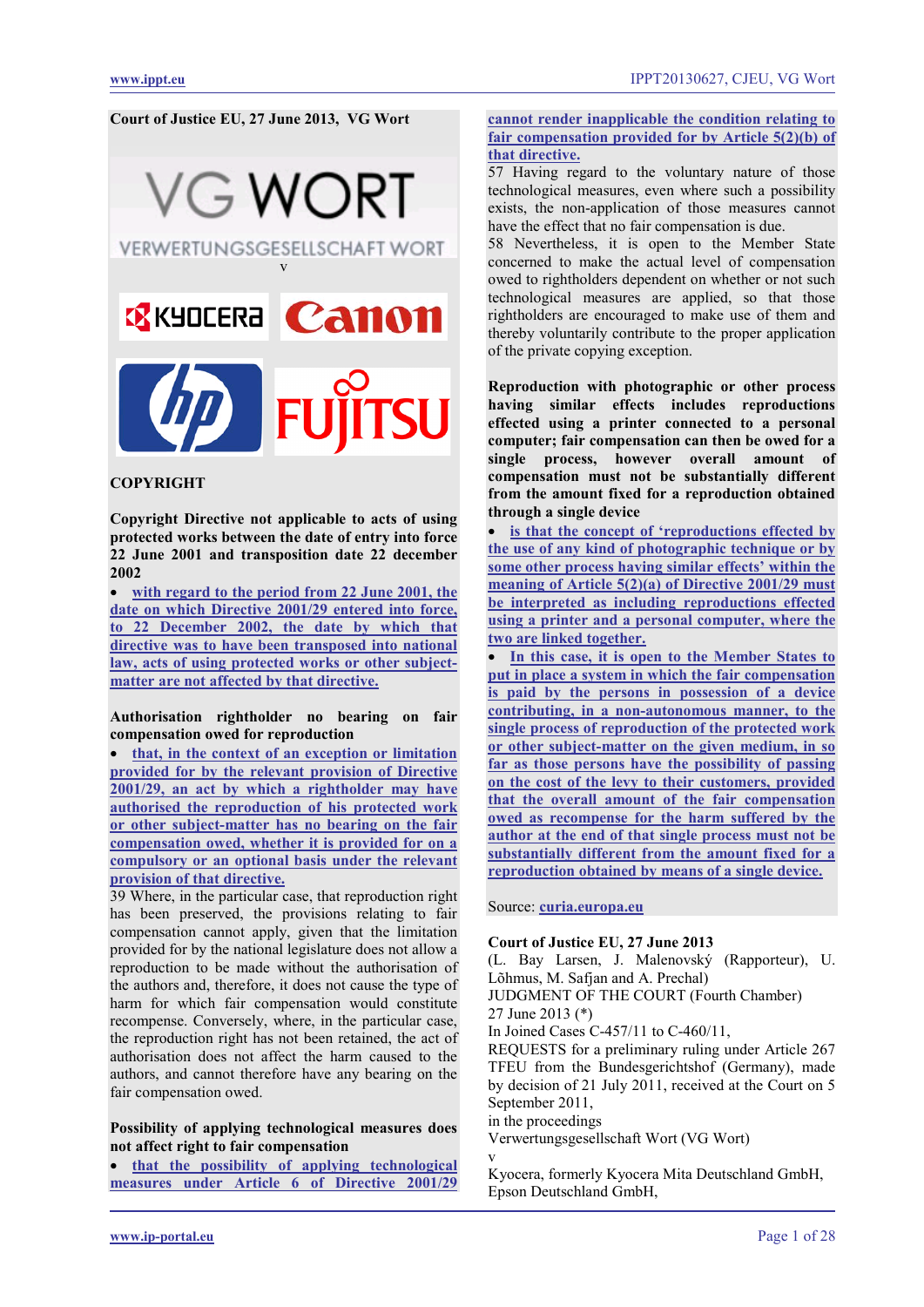Xerox GmbH (C-457/11),

- Canon Deutschland GmbH (C-458/11),
- and

Fujitsu Technology Solutions GmbH (C-459/11), Hewlett-Packard GmbH (C-460/11),

v

Verwertungsgesellschaft Wort (VG Wort),

THE COURT (Fourth Chamber),

composed of L. Bay Larsen, President of the Chamber, J. Malenovský (Rapporteur), U. Lõhmus, M. Safjan and A. Prechal, Judges, Advocate General: E. Sharpston, Registrar: K. Malacek, Administrator,

having regard to the written procedure and further to the hearing on 22 October 2012,

after considering the observations submitted on behalf of:

– Verwertungsgesellschaft Wort (VG Wort), by U. Karpenstein, G. Schulze and R. Staats, Rechtsanwälte,

– Fujitsu Technology Solutions GmbH, by C. Frank, Rechtsanwalt,

– Hewlett-Packard GmbH, by G. Berrisch and A. Strowel, Rechtsanwälte,

– Kyocera (formerly Kyocera Mita Deutschland GmbH), Epson Deutschland GmbH, Xerox GmbH and Canon Deutschland GmbH, by C. Lenz and T. Würtenberger, Rechtsanwälte,

– the German Government, by T. Henze and J. Kemper, acting as Agents,

– the Czech Government, by D. Hadroušek, acting as Agent,

– the Spanish Government, by N. Díaz Abad, acting as Agent,

– Ireland, by D. O'Hagan, acting as Agent,

– the Lithuanian Government, by R. Mackevičienė and R. Vaišvilienė, acting as Agents,

– the Netherlands Government, by B. Koopman, C. Wissels and M. Bulterman, acting as Agents,

– the Austrian Government, by A. Posch, acting as Agent,

– the Polish Government, by B. Majczyna, acting as Agent,

– the Finnish Government, by M. Pere, acting as Agent,

– the United Kingdom Government, by L. Seeboruth, acting as Agent, and S. Malynicz, Barrister,

– the European Commission, by J. Samnadda and F. Bulst, acting as Agents,

after hearing **[the Opinion of the Advocate General](#page-9-0)** at the sitting on 24 January 2013,

gives the following

#### **Judgment**

1 These requests for a preliminary ruling concern the interpretation of Articles 5 and 6 of Directive 2001/29/EC of the European Parliament and of the Council of 22 May 2001 on the harmonisation of certain aspects of copyright and related rights in the information society (OJ 2001 L 167, p. 10).

2 The requests have been made in proceedings between, on the one hand, Verwertungsgesellschaft Wort (VG Wort) and, on the other, Kyocera, formerly Kyocera Mita Deutschland GmbH ('Kyocera'), Epson Deutschland GmbH ('Epson') and Xerox GmbH ('Xerox'), in Case C-457/11, and Canon Deutschland GmbH, in Case C-458/11, and between, on the one hand, Fujitsu Technology Solutions GmbH ('Fujitsu') and Hewlett Packard GmbH and, on the other, VG Wort, in Cases C-459/11 and C-460/11, respectively, concerning the remuneration that those businesses would be obliged to pay to VG Wort due to the placing on the market of printers and/or plotters and of personal computers.

# **Legal context**

# **European Union law**

3 Recitals 2, 5, 35, 36, 39 and 52 in the preamble to Directive 2001/29 are worded as follows:

*'(2) The European Council, meeting at Corfu on 24 and 25 June 1994, stressed the need to create a general and flexible legal framework at Community level in order to foster the development of the information society in Europe. This requires, inter alia, the existence of an internal market for new products and services. Important Community legislation to ensure such a regulatory framework is already in place or its adoption is well under way. Copyright and related rights play an important role in this context as they protect and stimulate the development and marketing of new products and services and the creation and exploitation of their creative content.*

*[…]*

*(5) Technological development has multiplied and diversified the vectors for creation, production and exploitation. While no new concepts for the protection of intellectual property are needed, the current law on copyright and related rights should be adapted and supplemented to respond adequately to economic realities such as new forms of exploitation.*

*[…]*

*(35) In certain cases of exceptions or limitations, rightholders should receive fair compensation to compensate them adequately for the use made of their protected works or other subject-matter. When determining the form, detailed arrangements and possible level of such fair compensation, account should be taken of the particular circumstances of each case. When evaluating these circumstances, a valuable criterion would be the possible harm to the rightholders resulting from the act in question. In cases where rightholders have already received payment in some other form, for instance as part of a licence fee, no specific or separate payment may be due. The level of fair compensation should take full account of the degree of use of technological protection measures referred to in this Directive. In certain situations where the prejudice to the rightholder would be minimal, no obligation for payment may arise.*

*(36) The Member States may provide for fair compensation for rightholders also when applying the optional provisions on exceptions or limitations which do not require such compensation.*

*[…]*

*(39) When applying the exception or limitation on private copying, Member States should take due account of technological and economic developments,*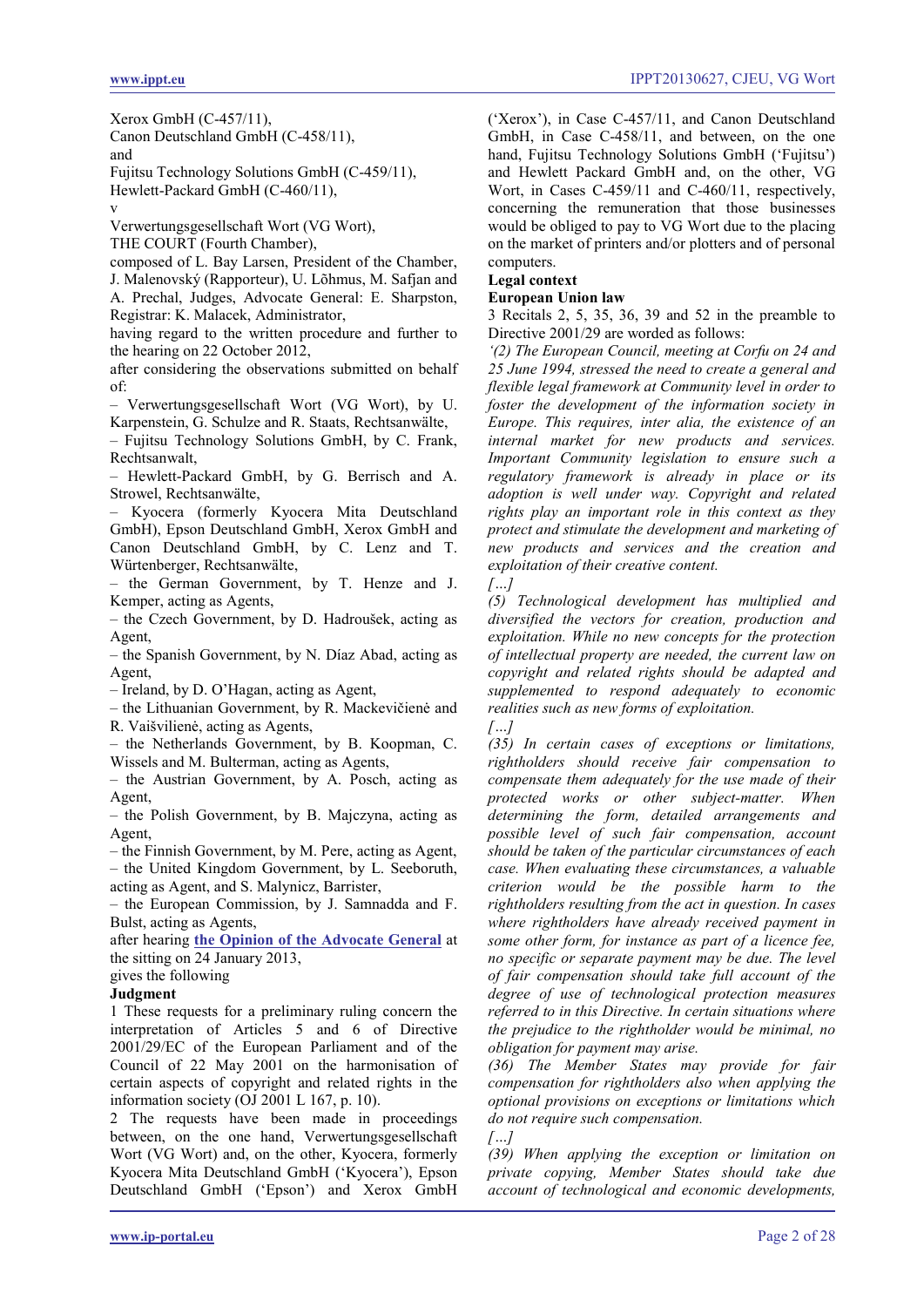*in particular with respect to digital private copying and remuneration schemes, when effective technological protection measures are available. Such exceptions or limitations should not inhibit the use of technological measures or their enforcement against circumvention. […]*

*(52) When implementing an exception or limitation for private copying in accordance with Article 5(2)(b), Member States should likewise promote the use of voluntary measures to accommodate achieving the objectives of such exception or limitation. If, within a reasonable period of time, no such voluntary measures to make reproduction for private use possible have been taken, Member States may take measures to enable beneficiaries of the exception or limitation concerned to benefit from it. Voluntary measures taken by rightholders, including agreements between rightholders and other parties concerned, as well as measures taken by Member States, do not prevent rightholders from using technological measures which are consistent with the exceptions or limitations on private copying in national law in accordance with Article 5(2)(b), taking account of the condition of fair compensation under that provision and the possible differentiation between various conditions of use in accordance with Article 5(5), such as controlling the number of reproductions. In order to prevent abuse of such measures, any technological measures applied in their implementation should enjoy legal protection.'*

4 Under Article 2 of Directive 2001/29:

*'Member States shall provide for the exclusive right to authorise or prohibit direct or indirect, temporary or permanent reproduction by any means and in any form, in whole or in part:*

*(a) for authors, of their works;*

*(b) for performers, of fixations of their performances;*

*(c) for phonogram producers, of their phonograms;*

*(d) for the producers of the first fixations of films, in respect of the original and copies of their films;*

*(e) for broadcasting organisations, of fixations of their broadcasts, whether those broadcasts are transmitted by wire or over the air, including by cable or satellite.'* 5 Article 5(2) of Directive 2001/29 provides:

*'Member States may provide for exceptions or limitations to the reproduction right provided for in Article 2 in the following cases:*

*(a) in respect of reproductions on paper or any similar medium, effected by the use of any kind of photographic technique or by some other process having similar effects, with the exception of sheet music, provided that the rightholders receive fair compensation;*

*(b) in respect of reproductions on any medium made by a natural person for private use and for ends that are neither directly nor indirectly commercial, on condition that the rightholders receive fair compensation which takes account of the application or nonapplication of technological measures referred to in Article 6 to the work or subjectmatter concerned;*

*(c) in respect of specific acts of reproduction made by publicly accessible libraries, educational establishments or museums, or by archives, which are* 

*not for direct or indirect economic or commercial advantage;*

*[…]'*

6 Article 5(3) of Directive 2001/29 provides:

*'Member States may provide for exceptions or limitations to the rights provided for in Articles 2 and 3 in the following cases:*

*(a) use for the sole purpose of illustration for teaching or scientific research, as long as the source, including the author's name, is indicated, unless this turns out to be impossible and to the extent justified by the noncommercial purpose to be achieved;*

#### *[…]*

*(n) use by communication or making available, for the purpose of research or private study, to individual members of the public by dedicated terminals on the premises of establishments referred to in paragraph 2(c) of works and other subject-matter not subject to purchase or licensing terms which are contained in their collections;*

*[…]'*

7 Under Article 5(5) of Directive 2001/29:

*'The exceptions and limitations provided for in paragraphs 1, 2, 3 and 4 shall only be applied in certain special cases which do not conflict with a normal exploitation of the work or other subject-matter and do not unreasonably prejudice the legitimate interests of the rightholder.'*

8 Article 6 of Directive 2001/29 provides:

*'1. Member States shall provide adequate legal protection against the circumvention of any effective technological measures, which the person concerned carries out in the knowledge, or with reasonable grounds to know, that he or she is pursuing that objective.*

*[…]*

*3. For the purposes of this Directive, the expression "technological measures" means any technology, device or component that, in the normal course of its operation, is designed to prevent or restrict acts, in respect of works or other subject-matter, which are not authorised by the rightholder of any copyright or any right related to copyright as provided for by law or the sui generis right provided for in Chapter III of Directive 96/9/EC. Technological measures shall be deemed "effective" where the use of a protected work or other subjectmatter is controlled by the rightholders through application of an access control or protection process, such as encryption, scrambling or other transformation of the work or other subjectmatter or a copy control mechanism, which achieves the protection objective.*

*4. Notwithstanding the legal protection provided for in paragraph 1, in the absence of voluntary measures taken by rightholders, including agreements between rightholders and other parties concerned, Member States shall take appropriate measures to ensure that rightholders make available to the beneficiary of an exception or limitation provided for in national law in accordance with Article 5(2)(a), (2)(c), (2)(d), (2)(e), (3)(a), (3)(b) or (3)(e) the means of benefiting from that*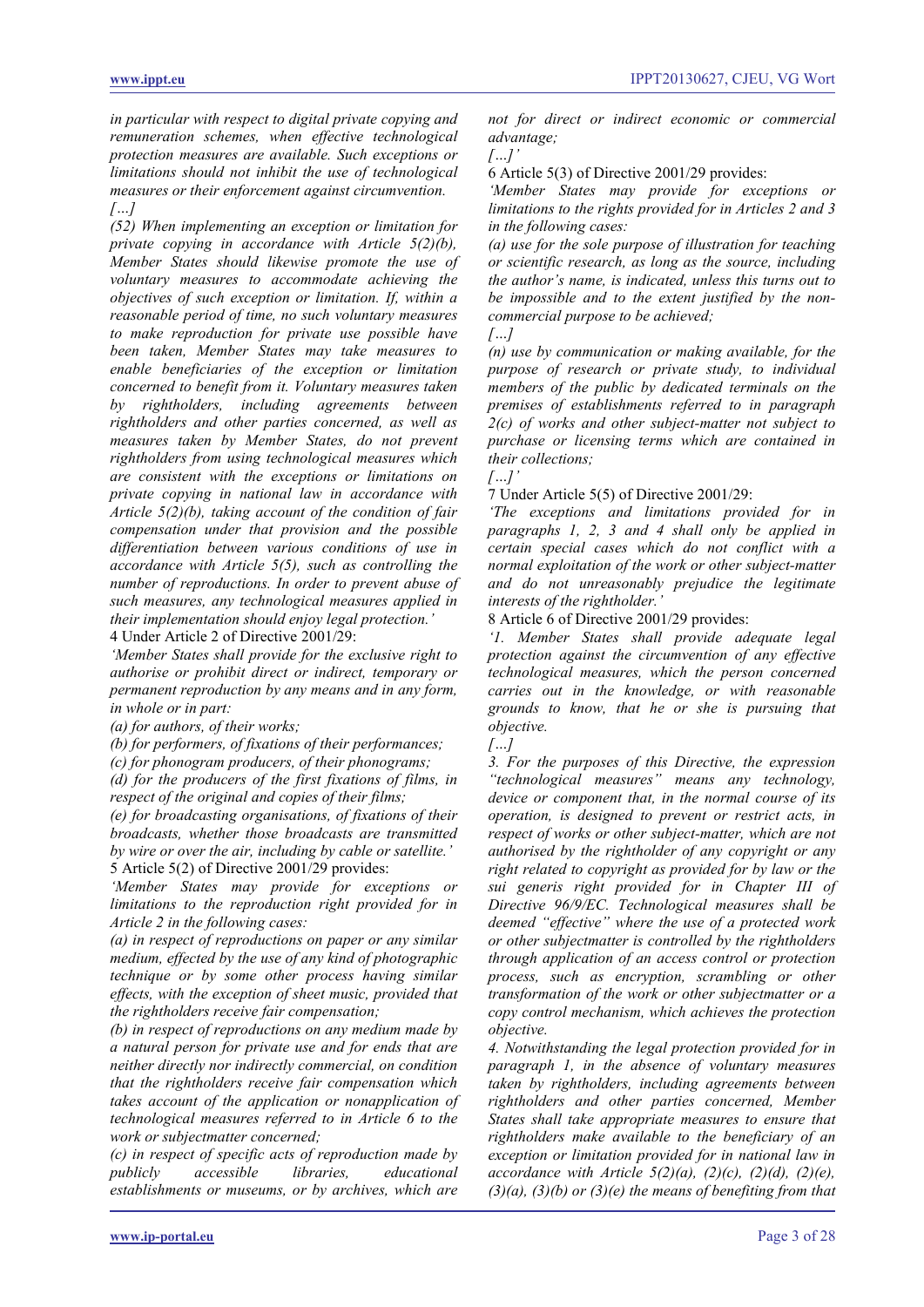*exception or limitation, to the extent necessary to benefit from that exception or limitation and where that beneficiary has legal access to the protected work or subject-matter concerned.*

#### *[…]'*

9 Article 10 of Directive 2001/29, entitled 'Application over time', states:

*'1. The provisions of this Directive shall apply in respect of all works and other subjectmatter referred to in this Directive which are, on 22 December 2002, protected by the Member States' legislation in the field of copyright and related rights, or which meet the criteria for protection under the provisions of this Directive or the provisions referred to in Article 1(2).*

*2. This Directive shall apply without prejudice to any acts concluded and rights acquired before 22 December 2002.'*

10 Under the first subparagraph of Article 13(1) of Directive 2001/29:

*'Member States shall bring into force the laws, regulations and administrative provisions necessary to comply with this Directive by 22 December 2002 at the latest. They shall immediately inform the Commission thereof.'*

#### **German law**

11 Paragraph 53 of the Law on copyright and related rights (Gesetz über Urheberrecht und verwandte Schutzrechte, Urheberrechtsgesetz) of 9 September 1965 (BGBl. I, p. 1273), as amended by Paragraph 1 of the Law of 10 September 2003 (BGBl. I, p. 1274) ('the UrhG') is worded as follows:

*'Reproduction for private use and other personal uses (1) It shall be permissible for a natural person to make single copies of a work for private use on any medium, provided that they do not serve any commercial purpose either directly or indirectly and provided that they are not copied from an obviously unlawfully produced model. A person authorised to make copies may have such copies made by another person where this is done free of charge or where this involves copies on paper or any similar medium, effected by the use of any kind of photomechanical technique or by some other process having similar effects.*

*(2) It shall be permissible to make single copies of a work or to have these made:*

*1. for personal scientific use if and to the extent that such reproduction is necessary for that purpose;*

*2. for inclusion in a personal archive if and to the extent that the reproduction is necessary for that purpose and a personal copy of the work is used as the model from which the copy is made;*

*3. for personal information concerning current affairs if the work was broadcast;*

*4. for all other personal use:*

*(a) in the case of small parts of a released work or individual articles published in newspapers or periodicals;*

*(b) in the case of a work which has been out of print for at least two years. Those provisions shall apply in the case referred to in the first sentence, point 2, only if in addition,*

*1. the copy is produced on paper or any similar medium by the use of any kind of photomechanical technique or by some other process having similar effects, or*

*2. use is exclusively analogue in nature, or*

*3. the archive is not used for any direct or indirect economic or commercial purpose. Those provisions shall apply in the cases referred to under the first sentence, points 3 and 4, only if in addition one of the conditions under the second sentence, points 1 or 2, is satisfied.*

*(3) It shall be permissible to make copies or have copies made of small parts of a work, of small-scale works or of individual articles published in newspapers or periodicals or made available to the public if those copies are for personal use in the following cases:*

*1. for teaching purposes in schools, in non-commercial training and further training institutions, as well as in vocational training institutions in the quantities required for a class of students, or*

*2. for state examinations and examinations in schools, higher education institutions, noncommercial training and further training institutions, as well as vocational training institutions in the required quantities, if and to the extent that the making of copies is required for those purposes.*

*(4) The reproduction of*

*a) graphic recordings of musical works;*

*b) a book or a periodical, in the case of reproduction which is more or less complete, to the extent that this does not occur by means of manual transcription, shall be permissible only with the consent of the rightholder or under the conditions in subparagraph (2), point 2, or for personal use, if the work has been out of print for at least two years.*

*(5) Subparagraph (1), subparagraph (2), points 2 to 4, and subparagraph (3), point 2, shall not apply to databases whose the elements are individually accessible by electronic means. Subparagraph (2), point 1, and subparagraph (3), point 1, shall apply to such databases on condition that the scientific use or educational use does not have commercial purposes.*

*(6) The copies may neither be distributed nor communicated to the public. It shall, however, be permissible to lend lawfully produced copies of newspapers and out-of-print works, as well as those works in which small damaged or missing parts have been replaced by copies.*

*(7) The recording of public lectures, productions or performances of a work on video or audio recording mediums, the realisation of plans and sketches of artistic works and the construction of a copy of architectural works shall be permissible only with the consent of the rightholder.'*

12 Paragraph 54a of the UrhG provides:

*'Obligation to pay remuneration for each copy made by means of photocopying* 

*(1) Where the nature of a work makes it probable that it will be reproduced, pursuant to Paragraph 53(1) to (3), by means of photocopying or by any process having similar effects, the author of the work shall be*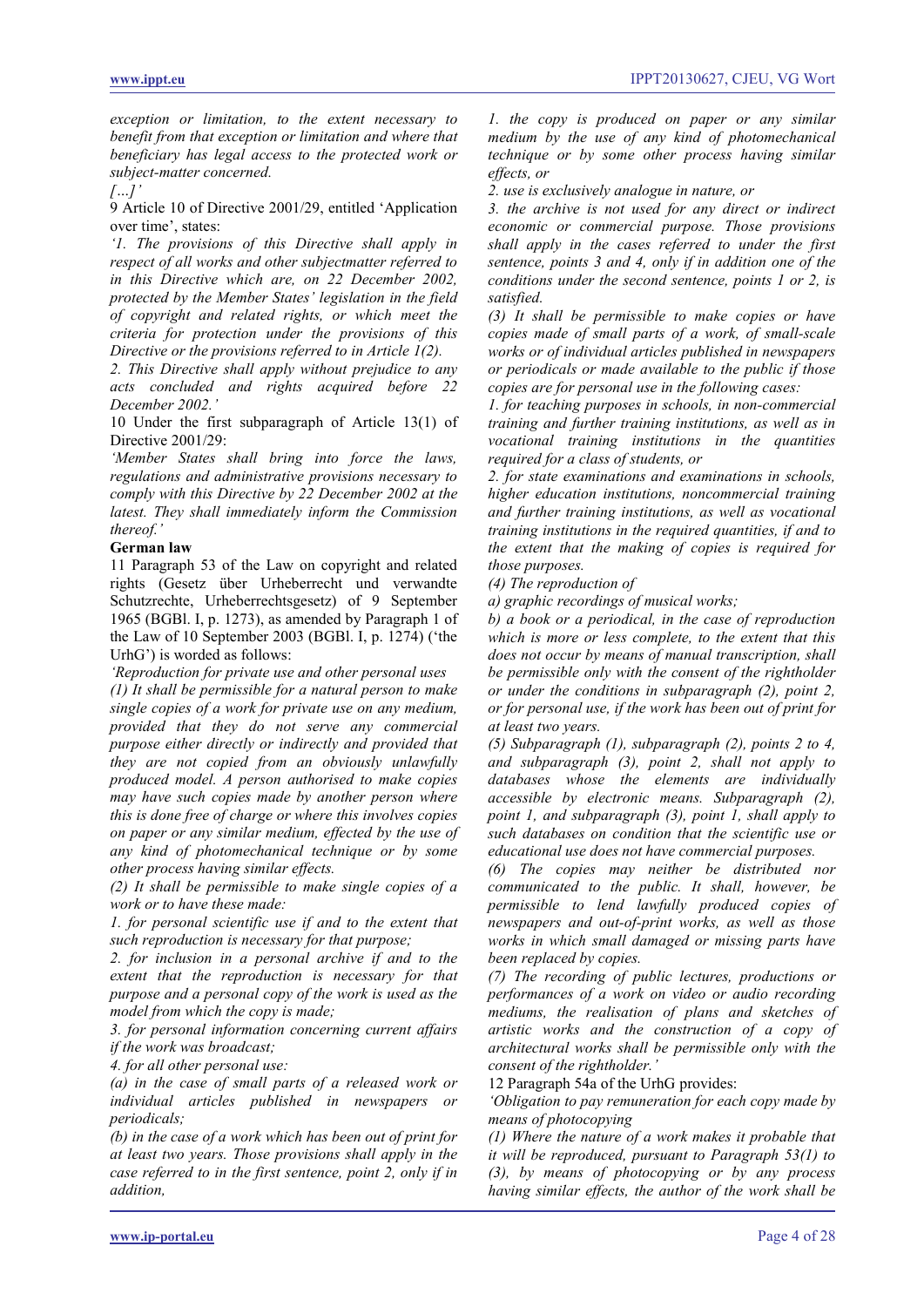*entitled to payment, from the manufacturer of devices designed to make such copies, of fair remuneration to compensate for the possibility of such copies being made resulting from the sale or another form of placing on the market of those devices. Any person commercially importing or reimporting the devices into the territory where the present law applies or trading in those devices shall be jointly and severally liable along with the manufacturer. A trader shall not be obliged to pay if he purchases fewer than 20 devices over a period of six months.*

*(2) Where devices of that type are used in schools, higher education institutions, vocational training institutions or other training and further training institutions (educational establishments), research institutions, public libraries or establishments which make the devices available for photocopying in exchange for payment, the author shall also be entitled to payment of fair remuneration from the operator of the device.*

*(3) Paragraph 54(2) shall apply mutatis mutandis.'*

13 Pursuant to Paragraph 54d of the UrhG and the annex thereto, the levy on devices referred to in Paragraph 54a(1) is set at a sum varying from EUR 38.35 to EUR 613.56, depending on the number of copies that can be made per minute and the availability or not of colour copying. However, other amounts may be fixed by agreement.

#### **The disputes in the main proceedings and the questions referred for a preliminary ruling Case C- 457/11**

14 VG Wort is an authorised copyright collecting society. It has exclusive responsibility for representing authors and publishers of literary works in Germany. It is therefore entitled to claim remuneration, on behalf of authors, from manufacturers, importers and distributors of devices under Paragraph 54a(1) of the UrhG.

15 Acting in its own name and on behalf of another collecting society representing those who hold rights in graphic works of all kinds, namely VG Bild-Kunst, VG Wort asked for information on the nature of the printers sold or otherwise placed on the market from 1 January 2001, and the quantities concerned, and, secondly, on the capabilities and on the sources of supply of devices in Germany. In addition, VG Wort sought a declaration that Kyocera, Epson and Xerox should pay it remuneration, by way of a levy on personal computers, printers and/or plotters marketed in Germany from 1 January 2001 to 31 December 2007. The amounts claimed were based on the rates agreed with VG Bild-Kunst and published in the Bundesanzeiger (Federal Gazette).

16 The Landgericht Düsseldorf (Regional Court, Düsseldorf) granted the application for information in full and found that, to a large extent, Kyocera, Epson and Xerox were obliged to pay compensation to VG Wort. On appeal by Kyocera, Epson and Xerox, the appellate court set aside the judgment of the Landgericht Düsseldorf. Citing a decision of 6 December 2007, the Bundesgerichtshof (Federal Court of Justice) dismissed, by order, VG Wort's appeal on a point of law.<br>17 The

Bundesverfassungsgericht (Federal Constitutional Court) quashed the decision of the Bundesgerichtshof and sent the case back to that court.

18 At the rehearing of the appeal on a point of law, VG Wort submitted that the judgment of the Landgericht Düsseldorf should be upheld. The defendants in the main proceedings requested that the appeal on a point of law be dismissed.

19 Taking the view that the outcome of the appeal depended on the interpretation of Directive 2001/29, the Bundesgerichtshof decided to stay the proceedings and to refer the following questions to the Court for a preliminary ruling:

'1. In interpreting national law, is account to be taken of Directive 2001/29 in respect of events which occurred after the directive entered into force on 22 June 2001, but before it became applicable on 22 December 2002?

2. Do reproductions effected by means of printers constitute reproductions effected by the use of any kind of photographic technique or by some other process having similar effects within the meaning of Article 5(2)(a) of the directive?

3. If Question 2 is answered in the affirmative: can the requirements laid down in the directive relating to fair compensation for exceptions or limitations to the right of reproduction under Article 5(2) and (3) of the directive, having regard to the fundamental right to equal treatment under Article 20 of the EU Charter of Fundamental Rights [('the Charter')], be fulfilled also where the appropriate reward must be paid not by the manufacturers, importers and distributors of the printers but by the manufacturers, importers and distributors of another device or several other devices of a chain of devices capable of making the relevant reproductions?

4. Does the possibility of applying technological measures under Article 6 of the directive render inapplicable the condition relating to fair compensation within the meaning of Article 5(2)(b) of the directive?

5. Is the condition relating to fair compensation (Article  $5(2)(a)$  and (b) of the directive) and the possibility thereof (see recital 36 in the preamble to the directive) inapplicable where the rightholders have expressly or implicitly authorised reproduction of their works?'

# **Cases C- 458/11 to C- 460/11**

20 The facts and the legal arguments at issue in Cases C-458/11 to C-460/11 correspond essentially to those in Case C-457/11.

21 In Cases C-457/11 and C-458/11, the questions referred are identical. In Case C-460/11, the questions referred for a preliminary ruling are identical to the first, second and third referred in Case C-457/11. In Cases C-457/11 and C-459/11, the first, fourth and fifth questions are identical. By contrast, in Case C-459/11, the second and third questions are different to those referred in Case C-457/11, in so far as they relate not to printers, but to computers.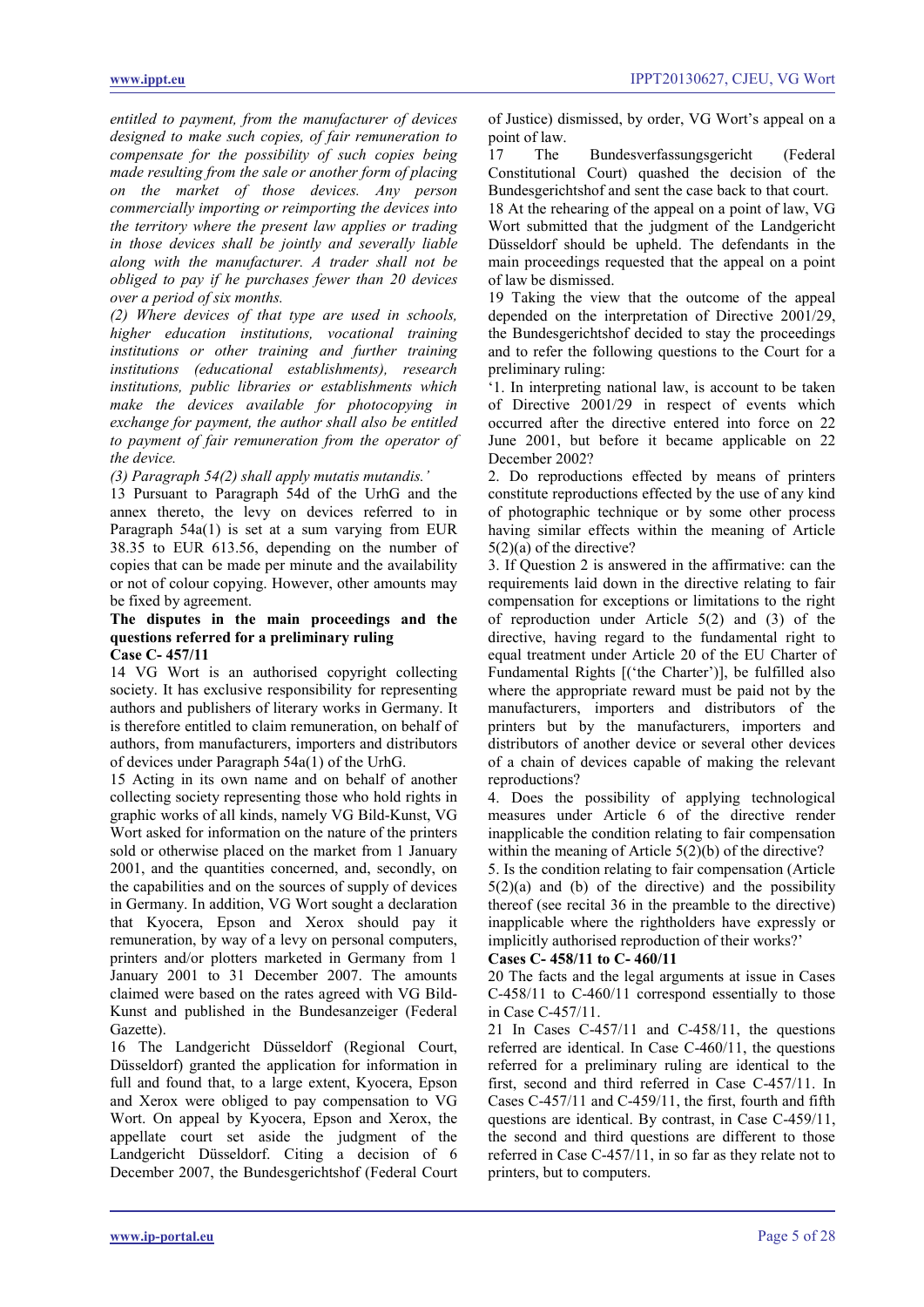22 In Case C-459/11, the second and third questions referred for a preliminary ruling are the following:

'2. Do reproductions effected by means of personal computers constitute reproductions effected by the use of any kind of photographic technique or by some other process having similar effects within the meaning of Article 5(2)(a) of the directive?

3. If Question 2 is answered in the affirmative: can the requirements laid down in the directive relating to fair compensation for exceptions or limitations to the right of reproduction under Article 5(2) and (3) of the directive, having regard to the fundamental right to equal treatment under Article 20 of the [Charter], be fulfilled also where the appropriate reward must be paid not by the manufacturers, importers and distributors of the personal computers but by the manufacturers, importers and distributors of another device or several other devices of a chain of devices capable of making the relevant reproductions?'

23 By order of the President of the Court of 6 October 2011, Cases C-457/11 to C-460/11 were joined for the purposes of the written and oral procedure and of the judgment.

# **Consideration of the questions referred**

#### **The first question**

24 By its first question the referring court asks, in essence, whether, with regard to the period from 22 June 2001, the date on which that directive came into force, to 22 December 2002, the date by which that directive was to have been transposed into national law, acts of using protected works or other subject-matter are affected by Directive 2001/29.

25 According to settled case-law, when national courts apply domestic law they are bound to interpret it, so far as possible, in the light of the wording and the purpose of the directive concerned in order to achieve the result sought by the directive and consequently to comply with the third paragraph of Article 288 TFEU. This obligation to interpret national law in conformity with European Union law is inherent in the system of the FEU Treaty, since it permits national courts, for the matters within their jurisdiction, to ensure the full effectiveness of European Union law when they determine the disputes before them (Case C-282/10 Dominguez [2012] ECR I-0000, paragraph 24 and the case-law cited).

26 The general obligation owed by national courts to interpret domestic law in conformity with the directive exists only once the period for its transposition has expired (see, to that effect, Case C-212/04 Adeneler and Others [2006] ECR I-6057, paragraph 115).

27 With regard, more particularly, to Directive 2001/29, Article 10(2) of the directive states that it applies without prejudice to any acts concluded and rights acquired before 22 December 2002.

28 As is apparent from the history of the origin of Article 10(2) and, in particular, from the Commission's initial proposal of 10 December 1997 (COM(97) 628), which led to the adoption of Directive 2001/29, the protection of the acts described reflects 'a general principle, ensuring that the Directive has no retroactive

effect and does not apply to acts of exploitation of protected works and other subject-matter which occurred before the date on which the Directive has to be implemented by Member States'.

<span id="page-5-0"></span>29 In the light of the foregoing, the answer to the first question is that, with regard to the period from 22 June 2001, the date on which Directive 2001/29 entered into force, to 22 December 2002, the date by which that directive was to have been transposed into national law, acts of using protected works or other subject-matter are not affected by that directive.

#### **The fifth question**

30 By its fifth question, which it is appropriate to examine second, the referring court asks, in essence, whether the fact that rightholders have expressly or implicitly authorised reproduction of their protected work or other subject-matter affects the fair compensation which is provided for, on a compulsory or optional basis, under the relevant provisions of Directive 2001/29, and, where appropriate, whether such authorisation may mean that no compensation is due.

31 In that regard, it should first of all be borne in mind that the Court has already held, in relation specifically to the private copying exception, that the purpose of fair compensation is to compensate authors for private copying, without their authorisation, of their protected works, meaning that it must be regarded as recompense for the harm suffered by authors, resulting from such a copy which is not authorised by them (see, to that effect, **Case [C-467/08 Padawan \[2010\] ECR I-10055,](http://www.ippt.eu/files/2010/IPPT20101021_ECJ_Padawan_v_SGAE.pdf)  [paragraphs 39 and 40](http://www.ippt.eu/files/2010/IPPT20101021_ECJ_Padawan_v_SGAE.pdf)**).

32 That case-law is also relevant as regards the other provisions of Article 5 of Directive 2001/29.

33 In Article 5, the European Union legislature, in the very title of that article, makes a distinction between, first, exceptions and, secondly, limitations to the exclusive right of rightholders to authorise or prohibit the reproduction of their protected works or other subject-matter.

34 Accordingly, that exclusive right may, depending on the circumstances, be either, as an exception, totally excluded, or merely limited. It is conceivable that such a limitation may include, depending on the particular situations that it governs, in part an exclusion, a restriction, or even the retention of that right.

35 That distinction in the legislation should therefore be given effect.

36 It must also be noted that, pursuant to Article 5(2) and (3) of Directive 2001/29, it is open to Member States to decide to introduce, in their national law, exceptions or limitations to the exclusive reproduction right. Where a Member State does not make use of that option, rightholders retain, within that State, their exclusive right to authorise or prohibit reproduction of their protected works or other subject-matter.

37 Where a Member State has decided, pursuant to a provision in Article 5(2) and (3) of Directive 2001/29, to exclude, from the material scope of that provision, any right for the rightholders to authorise reproduction of their protected works or other subject-matter, any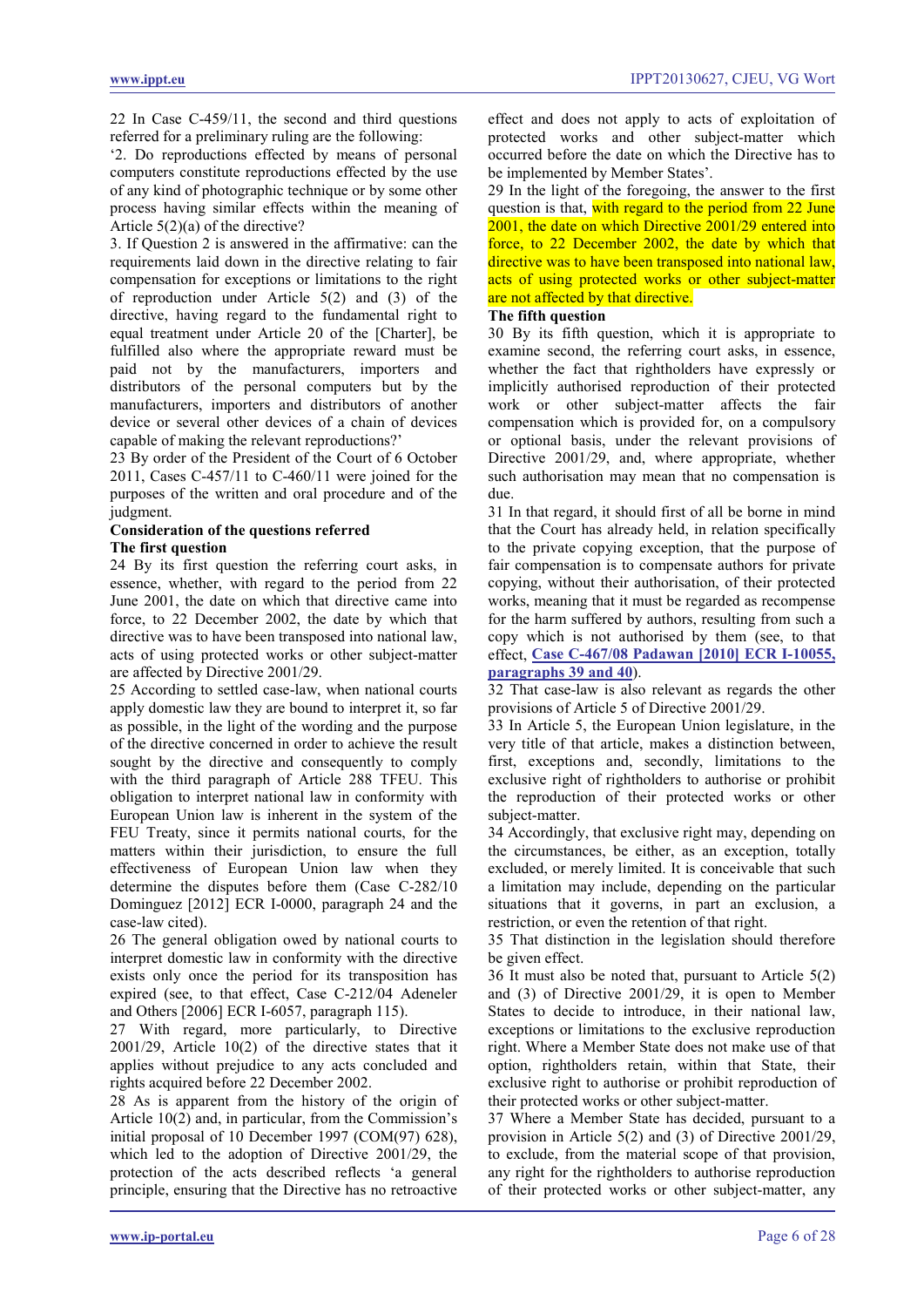authorising act the rightholders may adopt is devoid of legal effects under the law of that State. Consequently, such an act has no effect on the harm caused to the rightholders due to the introduction of the relevant measure depriving them of that right, and cannot therefore have any bearing on the fair compensation owed, whether it is provided for on a compulsory or an optional basis, under the relevant provision of that directive.

38 By contrast, where a Member State has decided not to exclude completely the right for the rightholders to authorise reproduction of their protected works or other subject-matter, but merely to introduce a limitation of that right, it is necessary to establish whether, in the particular case, the national legislature intended to preserve the reproduction right from which the authors benefit.

39 Where, in the particular case, that reproduction right has been preserved, the provisions relating to fair compensation cannot apply, given that the limitation provided for by the national legislature does not allow a reproduction to be made without the authorisation of the authors and, therefore, it does not cause the type of harm for which fair compensation would constitute recompense. Conversely, where, in the particular case, the reproduction right has not been retained, the act of authorisation does not affect the harm caused to the authors, and cannot therefore have any bearing on the fair compensation owed.

<span id="page-6-0"></span>40 In the light of the foregoing, the answer to the fifth question is that, in the context of an exception or limitation provided for by the relevant provision of Directive 2001/29, an act by which a rightholder may have authorised the reproduction of his protected work or other subject-matter has no bearing on the fair compensation owed, whether it is provided for on a compulsory or an optional basis under the relevant provision of that directive.

#### **The fourth question**

41 By its fourth question, which should be examined third, the referring court asks, essentially, whether the possibility of applying technological measures under Article 6 of Directive 2001/29 may render inapplicable the condition relating to fair compensation provided for by Article 5(2)(b) of the directive.

## **Admissibility**

42 Without expressly raising an objection of inadmissibility, Fujitsu has expressed doubts as to the relevance of the fourth question in determining the issue in the main proceedings.

43 In its submissions, Fujitsu maintains, in essence, that Article 5(2)(b) of Directive 2001/29 does not apply to the case in the main proceedings, because it concerns only reproductions of audio, visual and audiovisual material for private use and not copies of texts and still images on computers.

44 In that regard, it should be recalled that, according to settled case-law, questions on the interpretation of European Union law referred by a national court in the factual and legislative context which that court is responsible for defining, the accuracy of which is not a

matter for the Court to determine, enjoy a presumption of relevance. The Court may refuse to rule on a question referred by a national court only where it is quite obvious that the interpretation of Community law that is sought bears no relation to the actual facts of the main action or its purpose, where the problem is hypothetical, or where the Court does not have before it the factual or legal material necessary to give a useful answer to the questions submitted to it (Case C-45/09 Rosenbladt [2010] ECR I-9391, paragraph 33, and Case C-463/11 L [2013] ECR I-0000, paragraph 28).

45 It is not quite obvious that the interpretation of Article 5(2)(b) of Directive 2001/29 sought by the referring court bears no relation to the actual facts of the main action or its purpose or that the problem is hypothetical.

46 Moreover, the objection raised by Fujitsu, alleging that that provision is inapplicable to the cases in the main proceedings, does not relate to the admissibility of the fourth question but concerns its substance.

47 In those circumstances, the fourth question must be held to be admissible.

#### **Substance**

48 As it is clear from Article  $5(2)(b)$  of Directive 2001/29, Member States may provide, in their national law, for a private copying exception, on condition, however, that the rightholders receive fair compensation which takes account of the application or non- application of technological measures, referred to in Article 6 of that directive, to the works or other subject-matter concerned.

49 In that regard, it should be borne in mind first of all, as follows from paragraph 31 above, that the purpose of fair compensation is to compensate authors for the harm suffered by them following the introduction of the private copying exception, and therefore for the use made of their protected works without their authorisation.

50 Moreover, for the purposes of Article 6(3) of Directive 2001/29, 'technological measures' should be understood as meaning any technology, device or component that, in the normal course of its operation, is designed to prevent or restrict acts, in respect of works or other subject-matter, which are not authorised by the rightholder of any copyright or any right related to copyright.

51 It follows that the 'technological measures' to which the wording of Article  $5(2)(b)$  of Directive  $2001/29$ refers are technologies, devices or components intended to restrict acts which are not authorised by the rightholders, that is to say to ensure the proper application of that provision, which constitutes a restriction on copyright or rights related to copyright, and thus to prevent acts which do not comply with the strict conditions imposed by that provision.

52 It is, however, Member States and not the rightholders which establish the private copying exception and which authorise, for the purposes of the making of such a copy, such use of protected works or other subject-matter.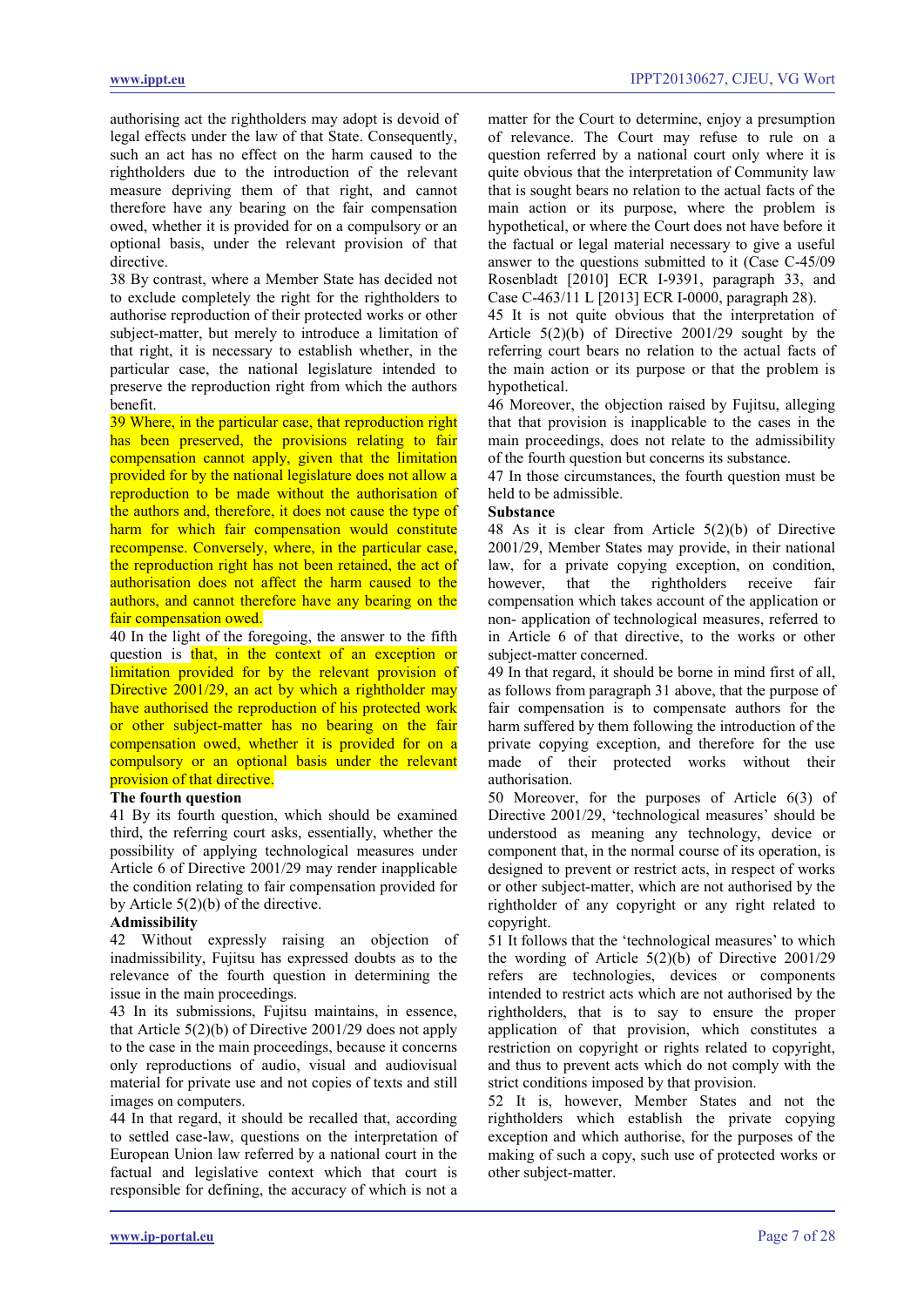53 Consequently it is for the Member State which, by the establishment of that exception, has authorised the making of the private copy to ensure the proper application of that exception, and thus to restrict acts which are not authorised by the rightholders.

54 It follows that the fact that a Member State has not ensured the proper application of the private copying exception cannot in any way render inapplicable the fair compensation due to the rightholders, who are moreover liable to suffer additional harm precisely because of such an omission of that Member State.

55 That being so, it should be noted that, according to recital 52 in the preamble to Directive 2001/29, rightholders may make use of voluntarily applied technological measures which are compatible with the private copying exception and which accommodate achieving the objective of that exception. Such technological measures should be encouraged by Member States.

56 Accordingly, the technological measures that rightholders have the possibility of using should be understood as technologies, devices or components which are capable of ensuring that the objective pursued by the private copying exception is achieved or capable of preventing or limiting reproductions which are not authorised by the Member States within the framework of that exception.

<span id="page-7-0"></span>57 Having regard to the voluntary nature of those technological measures, even where such a possibility exists, the non-application of those measures cannot have the effect that no fair compensation is due.

58 Nevertheless, it is open to the Member State concerned to make the actual level of compensation owed to rightholders dependent on whether or not such technological measures are applied, so that those rightholders are encouraged to make use of them and thereby voluntarily contribute to the proper application of the private copying exception.

59 In the light of the foregoing, the answer to the fourth question is that the possibility of applying technological measures under Article 6 of Directive 2001/29 cannot render inapplicable the condition relating to fair compensation provided for by Article 5(2)(b) of that directive.

#### **The second and third questions**

60 By its second and third questions, which should be examined lastly and together, the referring court asks, essentially, whether the concept of 'reproductions effected by the use of any kind of photographic technique or by some other process having similar effects' within the meaning of Article  $5(2)(a)$  of Directive 2001/29 must be interpreted as including reproductions effected using a printer or a personal computer, essentially where the two are linked together, and, in such a case, which person must be considered as owing the fair compensation under that provision.

61 In the first place, it must be borne in mind that, under Article 2 of Directive 2001/29, Member States are, in principle, to grant to authors and the holders of related rights the exclusive right to authorise or prohibit

the direct or indirect, temporary or permanent reproduction by any means and in any form, in whole or in part, of their protected works or other subjectmatter.

62 However, in accordance with Article  $5(2)(a)$  of Directive 2001/29, Member States may provide for an exception or limitation to the exclusive reproduction right of the author or the holder of related rights as regards his protected work or other subject-matter in respect of reproductions on paper or any similar medium, effected by the use of any kind of photographic technique or by some other process having similar effects, provided, however, that the rightholders receive fair compensation ('the reproduction on paper or similar medium exception').

63 It must be observed at the outset that the question as to the nature of the original from which the reproduction is effected clearly does not arise in the disputes in the main proceedings. Therefore, there is no need to rule on that point.

64 Article 5(2)(a) of Directive 2001/29, as is clear from its wording, distinguishes between the medium of reproduction, namely paper or a similar medium, and the means which are used to make that reproduction, namely any kind of photographic technique or some other process having similar effects.

65 First of all, as regards the medium, the material element on which the given reproduction of a protected work or other subject-matter is found, the wording of Article 5(2)(a) of Directive 2001/29 explicitly refers to paper, to which it joins, in general terms, another substrate which must possess similar qualities, namely qualities comparable and equivalent qualities to those of paper.

66 It follows that mediums which do not have comparable and equivalent qualities to those of paper do not come within the scope of the exception referred to in that provision. If it were otherwise, the effectiveness of that exception could not be ensured, particularly in the light of the exception referred to in Article 5(2)(b) of Directive 2001/29, which concerns 'reproductions on any medium'.

67 It follows that all non-analogue mediums of reproduction, namely, in particular, digital mediums, must be excluded from the scope of Article  $5(2)(a)$  of Directive 2001/29, since, as the Advocate General observed in paragraph 63 of her Opinion, in order to be similar to paper as a medium for reproduction, a substrate must be capable of bearing a physical representation capable of perception by human senses.

68 Next, as regards the means by which a reproduction on paper or similar support may be made, the wording of Article 5(2)(a) of Directive 2001/29 refers not only to photographic technique but also to 'some other process having similar effects', namely any other means allowing for a similar result to that obtained by a photographic technique to be achieved, that is to say the analogue representation of a protected work or other subject-matter.

69 That conclusion is supported, moreover, by the explanatory memorandum to the Commission proposal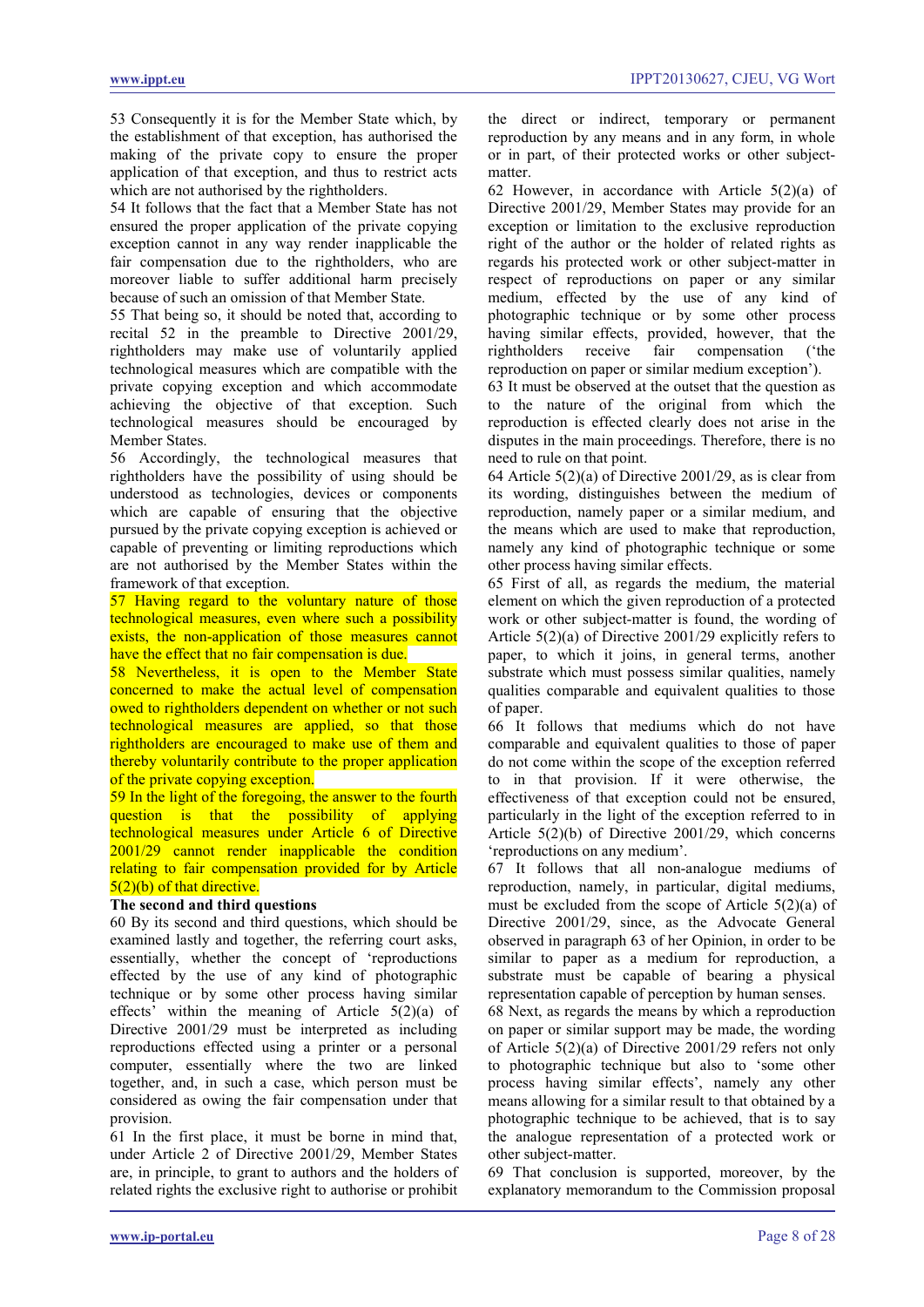(COM(97) 628) which led to the adoption of Directive 2001/29, according to which the exception concerned is not focused on the technique used but rather on the result obtained.

70 As long as that result is ensured, the number of operations or the nature of the technique or techniques used during the reproduction process at issue does not matter, on condition, however, that the various elements or non-autonomous stages of that single process act or are carried out under the control of the same person and are all intended to reproduce the protected work or other subject-matter on paper or a similar medium.

71 That interpretation is supported by recitals 2 and 5 in the preamble to Directive 2001/29, according to which the aim of Directive 2001/29 is to create a general and flexible framework at European Union level in order to foster the development of the information society and to adapt and supplement the current law on copyright and related rights in order to respond to technological development, which has created new forms of exploitation of protected works (**Case C-[283/10 Circul Globus Bucureşti](http://www.ippt.eu/files/2011/IPPT20111124_ECJ_UCMR_-_ADA_v_Circus_Globus.pdf)** [2011] ECR I-0000, paragraph 38).

72 It follows that Article 5(2)(a) of Directive 2001/29 does not, subject to the qualifications set out in paragraph 70 above, exclude the use in the process referred to in that provision of several devices, including those with a digital function.

73 In the second place, as regards the question of which person must be considered as owing the fair compensation, in the context of such a process involving the combination of several devices, some of which have an analogue function and others a digital function, it is appropriate to recall at the outset the case-law of the Court, which admittedly relates to the private copying exception but may none the less be applied by analogy to the reproduction on paper or similar medium exception, provided that the fundamental right to equal treatment under Article 20 of the Charter is respected.

74 As regards the identification of the person who must be considered as owing the fair compensation, the Court has held that the provisions of Directive 2001/29 do not expressly address the question of who owes that compensation, so that the Member States enjoy a broad discretion in that regard (see, to that effect, **[Case C-](http://www.ippt.eu/files/2011/IPPT20110616_ECJ_Thuiskopie_v_Opus.pdf)[462/09 Stichting de Thuiskopie](http://www.ippt.eu/files/2011/IPPT20110616_ECJ_Thuiskopie_v_Opus.pdf) [2011] ECR I-5331, [paragraph 23](http://www.ippt.eu/files/2011/IPPT20110616_ECJ_Thuiskopie_v_Opus.pdf)**).

75 That said, as 'fair compensation' is a concept which has its own independent meaning in European Union law, the Court has made clear, as pointed out in paragraph 31 above, that the purpose of that compensation is to compensate authors for the reproduction, without their authorisation, of their protected works, so that it must be regarded as recompense for the harm suffered by authors as a result of that reproduction. Accordingly, it is, in principle, for the person who has caused the harm, namely the person who makes a copy of the protected work without seeking prior authorisation from the rightholder, to make good the harm suffered by financing the compensation which will be paid to the rightholder (see, to that effect, **[Padawan, paragraphs 44 and 45](http://www.ippt.eu/files/2010/IPPT20101021_ECJ_Padawan_v_SGAE.pdf)**).

76 The Court has however accepted that, given the practical difficulties connected with such a system of fair compensation, it is open to the Member States to go back to the stages before the actual copying and put in place a 'private copying levy', for the purposes of financing fair compensation, chargeable to persons who are in possession of the reproduction equipment, devices and mediums and, on that basis, in law or in fact, make those items available to persons making copies or provide copying services for them, since such a system enables the persons liable to pay compensation to pass on the cost of the levy to private users, and the latter therefore assume the burden of the private copying levy (see, to that effect, **[Padawan,](http://www.ippt.eu/files/2010/IPPT20101021_ECJ_Padawan_v_SGAE.pdf)  [paragraphs 46 and 49](http://www.ippt.eu/files/2010/IPPT20101021_ECJ_Padawan_v_SGAE.pdf)**, and **[Stichting de Thuiskopie,](http://www.ippt.eu/files/2011/IPPT20110616_ECJ_Thuiskopie_v_Opus.pdf)  [paragraphs 27 and](http://www.ippt.eu/files/2011/IPPT20110616_ECJ_Thuiskopie_v_Opus.pdf) 28**).

77 Applying that case-law mutatis mutandis to the reproduction on paper or similar medium exception, it is, in principle, for the person who has made such a reproduction to finance the compensation which will be paid to the rightholders. However, Member States are free, given the practical difficulties encountered, to put in place, where appropriate, a levy chargeable to the persons in possession of the equipment on which the reproduction has been made.

78 Where the reproductions at issue have been made by means of a single process, with the use of a chain of devices, it is likewise open to the Member States to go back to the stages before the copying stage and put in place, where appropriate, a system in which fair compensation is paid by the persons in possession of a device forming part of that chain which contributes to that process in a non-autonomous manner, in so far as those persons have the possibility of passing on the cost of the levy to their customers. Nevertheless, the overall amount of fair compensation owed as recompense for the harm suffered by the rightholders at the end of that single process must not be substantially different from the amount fixed for a reproduction obtained by means of a single device.

79 In those circumstances, the fundamental right to equal treatment of all interested parties is respected.

<span id="page-8-0"></span>80 In the light of the foregoing, the answer to the second and third questions is that the concept of 'reproductions effected by the use of any kind of photographic technique or by some other process having similar effects' within the meaning of Article  $5(2)(a)$  of Directive 2001/29 must be interpreted as including reproductions effected using a printer and a personal computer, where the two are linked together. In this case, it is open to the Member States to put in place a system in which the fair compensation is paid by the persons in possession of a device contributing, in a non-autonomous manner, to the single process of reproduction of the protected work or other subjectmatter on the given medium, in so far as those persons have the possibility of passing on the cost of the levy to their customers, provided that the overall amount of the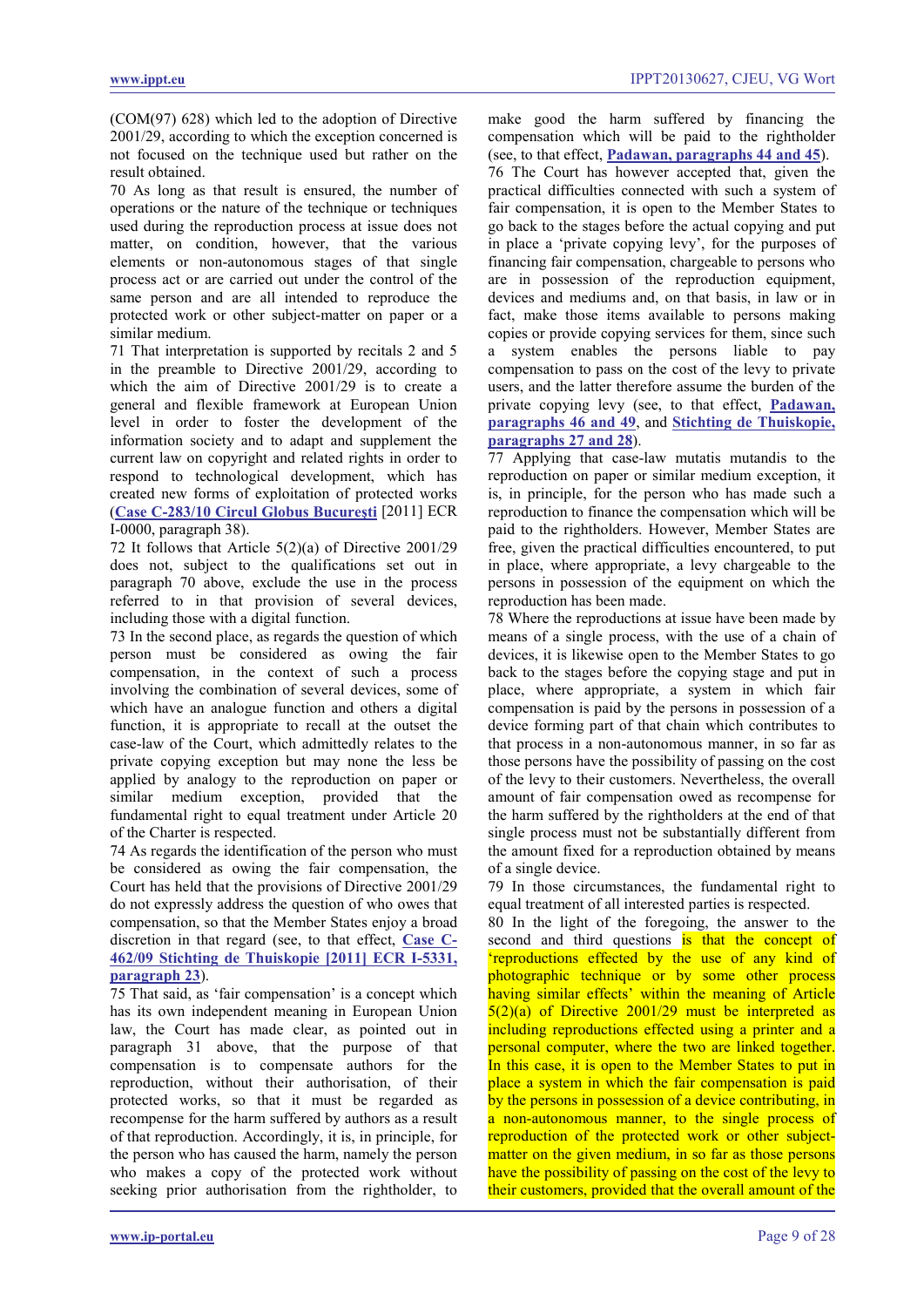fair compensation owed as recompense for the harm suffered by the author at the end of that single process must not be substantially different from the amount fixed for a reproduction obtained by means of a single device.

## **Costs**

81 Since these proceedings are, for the parties to the main proceedings, a step in the action pending before the national court, the decision on costs is a matter for that court. Costs incurred in submitting observations to the Court, other than the costs of those parties, are not recoverable.

On those grounds, the Court (Fourth Chamber) hereby rules:

1. With regard to the period from 22 June 2001, the date on which Directive 2001/29/EC of the European Parliament and of the Council of 22 May 2001 on the harmonisation of certain aspects of copyright and related rights in the information society entered into force, to 22 December 2002, the date by which that directive was to have been transposed into national law, acts of using protected works or other subject-matter are not affected by that directive.

2. In the context of an exception or limitation provided for by Article 5(2) or (3) of Directive 2001/29, an act by which a rightholder may have authorised the reproduction of his protected work or other subjectmatter has no bearing on the fair compensation owed, whether it is provided for on a compulsory or an optional basis under the relevant provision of that directive.

3. The possibility of applying technological measures under Article 6 of Directive 2001/29 cannot render inapplicable the condition relating to fair compensation provided for by Article 5(2)(b) of that directive.

4. The concept of 'reproductions effected by the use of any kind of photographic technique or by some other process having similar effects' within the meaning of Article 5(2)(a) of Directive 2001/29 must be interpreted as including reproductions effected using a printer and a personal computer, where the two are linked together. In this case, it is open to the Member States to put in place a system in which the fair compensation is paid by the persons in possession of a device contributing, in a non-autonomous manner, to the single process of reproduction of the protected work or other subjectmatter on the given medium, in so far as those persons have the possibility of passing on the cost of the levy to their customers, provided that the overall amount of the fair compensation owed as recompense for the harm suffered by the author at the end of that single process must not be substantially different from the amount fixed for a reproduction obtained by means of a single device.

[Signatures]

\* Language of the case: German.

#### <span id="page-9-0"></span>**OPINION OF ADVOCATE GENERAL**

Sharpston delivered on 24 January 2013 (1) Joined Cases C-457/11, C-458/11, C-459/11 and C-460/11

Verwertungsgesellschaft Wort (VG Wort) v

KYOCERA Document Solutions Deutschland GmbH and Others

Canon Deutschland GmbH

Fujitsu Technology Solutions GmbH Hewlett-Packard GmbH v

Verwertungsgesellschaft Wort (VG Wort)

[References for a preliminary ruling from the Bundesgerichtshof (Germany)]

1. Directive 2001/29 (2) requires Member States to provide for authors to have the exclusive right to authorise or prohibit direct or indirect, temporary or permanent reproduction of their works, by any means and in any form, in whole or in part. However, they may also provide for exceptions or limitations to that right in certain cases, in particular in respect of 'reproductions on paper or any similar medium, effected by the use of any kind of photographic technique or by some other process having similar effects' and 'reproductions on any medium made by a natural person for private use and for ends that are neither directly nor indirectly commercial', provided that the rightholders receive fair compensation.

2. In Germany, fair compensation is achieved by levying a charge on those who manufacture, import or sell devices capable of making reproductions. In the main proceedings in the present cases, the Bundesgerichtshof (Federal Court of Justice) has to decide whether the charge should be levied on printers or personal computers able to make reproductions only when linked to one or more other devices, such as scanners, which may themselves be subject to the same charge. It has therefore referred two questions on the interpretation of the Directive, designed to elucidate that matter. It also wishes to know how the possibility of applying technological measures to prevent or restrict copying, (3) and the explicit or implicit granting of authorisation for reproduction, affect the entitlement to fair compensation. Finally, it has a question on the temporal scope of the Directive.

3. Those questions, although they might appear relatively straightforward at first sight, in fact raise complex issues concerning the interactions between the Directive and the German legislation, and between the different provisions of each.

# **EU law**

# **The Directive**

4. According to Article 2 of the Directive, entitled 'Reproduction right':

*'Member States shall provide for the exclusive right to authorise or prohibit direct or indirect, temporary or permanent reproduction by any means and in any form, in whole or in part:*

*(a) for authors, of their works;*

*…'* 5. Article 5(2) provides, inter alia: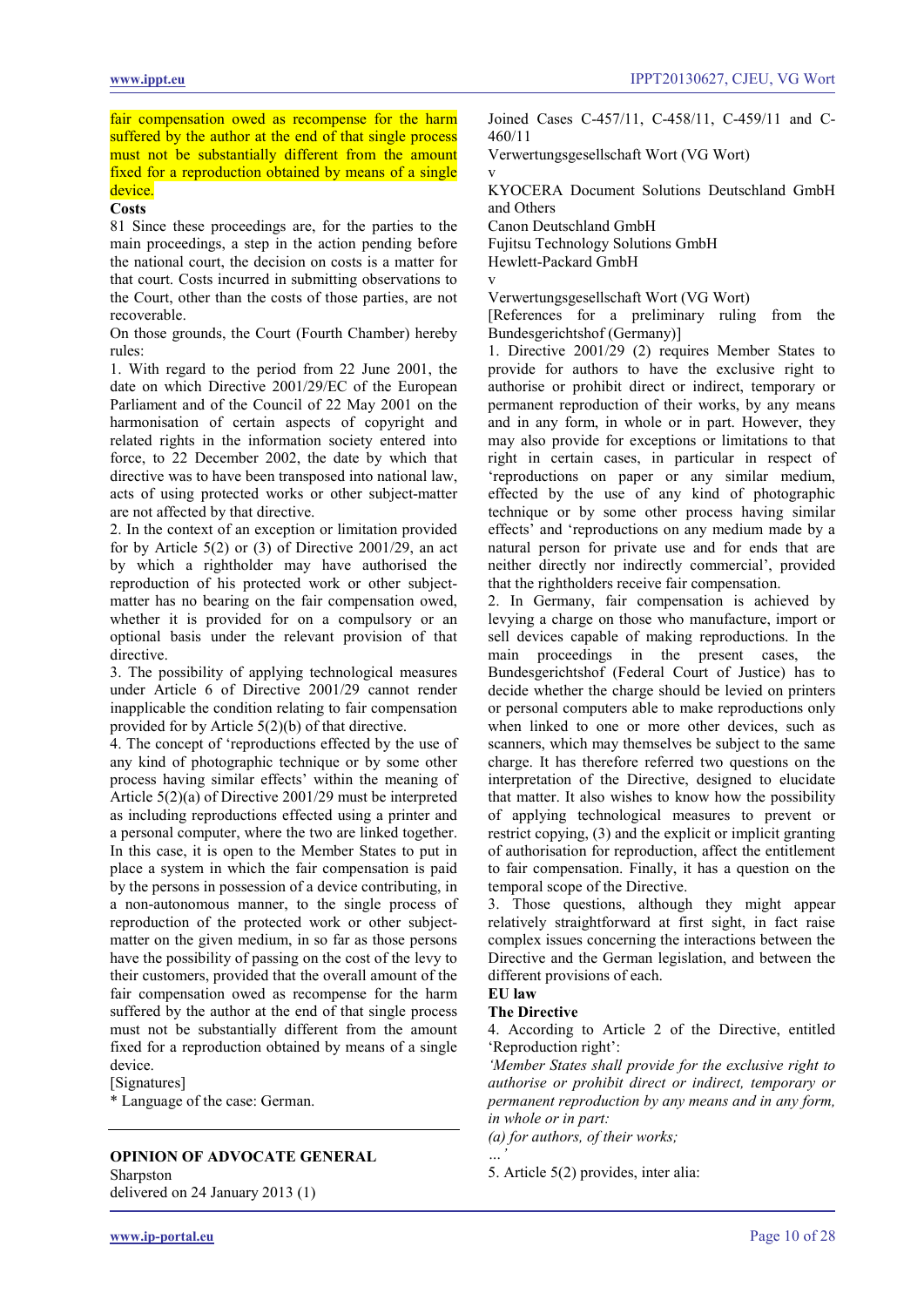*'Member States may provide for exceptions or limitations to the reproduction right provided for in Article 2 in the following cases:*

*(a) in respect of reproductions on paper or any similar medium, effected by the use of any kind of photographic technique or by some other process having similar effects, with the exception of sheet music, provided that the rightholders receive fair compensation;*

*(b) in respect of reproductions on any medium made by a natural person for private use and for ends that are neither directly nor indirectly commercial, on condition that the rightholders receive fair compensation which takes account of the application or nonapplication of technological measures referred to in Article 6 to the work or subjectmatter concerned;*

*(c) in respect of specific acts of reproduction made by publicly accessible libraries, educational establishments or museums, or by archives, which are not for direct or indirect economic or commercial advantage;*

*[…]'*

6. Article 5(3) states, inter alia:

'Member States may provide for exceptions or limitations to the rights provided for in Articles 2 and 3 in the following cases:

*(a) use for the sole purpose of illustration for teaching or scientific research, as long as the source, including the author's name, is indicated, unless this turns out to be impossible and to the extent justified by the noncommercial purpose to be achieved;*

*[…]*

*(n) use by communication or making available, for the purpose of research or private study, to individual members of the public by dedicated terminals on the premises of establishments referred to in paragraph 2(c) of works and other subject-matter not subject to purchase or licensing terms which are contained in their collections;*

*[…]'*

7. The other cases listed in Article 5(2) and (3) (4) all concern use which is noncommercial or, broadly speaking, in the public interest. The proviso that the rightholders must receive fair compensation applies only to the situations in Article  $5(2)(a)$ , (b) and (e), (5) but recital 36 in the preamble to the Directive clearly indicates that Member States are intended to be able to provide for such compensation in respect of any or all of the other optional exceptions to or limitations of the reproduction right. (6)

#### 8. Article 5(5) specifies:

*'The exceptions and limitations provided for in paragraphs 1, 2, 3 and 4 shall only be applied in certain special cases which do not conflict with a normal exploitation of the work or other subject-matter and do not unreasonably prejudice the legitimate interests of the rightholder.'*

9. It may be noted that the provision in Article 5(5) of the Directive, often known as the 'three-step test', reproduces the almost identical terms of Article 9(2) of the Berne Convention (1967 revision), (7) Article 13 of the TRIPs Agreement (1994) (8) and Article 10(2) of the WIPO Copyright Treaty (1996). (9) In the context of TRIPs, the three steps have been interpreted by a WTO panel. (10) Very briefly, the panel's view was that the three conditions were cumulative, that the first condition (certain special cases) requires that a limitation or exception should be clearly defined and should be narrow in its scope and reach, that the second condition (no conflict with normal exploitation) means that an exception or limitation must not authorise uses which enter into economic competition with the ways in which rightholders normally extract economic value from their work, and that the third condition (no unreasonable prejudice to the rightholder's legitimate interests) rules out any exception or limitation which causes or has the potential to cause an unreasonable loss of income to the rightholder.

10. Article 6(3) of the Directive defines 'technological measures' as 'any technology, device or component that, in the normal course of its operation, is designed to prevent or restrict acts, in respect of works or other subject-matter, which are not authorised by the rightholder of any copyright or any right related to copyright ... Technological measures shall be deemed "effective" where the use of a protected work or other subject-matter is controlled by the rightholders through application of an access control or protection process, such as encryption, scrambling or other transformation of the work or other subject-matter or a copy control mechanism, which achieves the protection objective'. Essentially, Article 6 as a whole requires Member States to afford rightholders adequate legal protection against any means designed to circumvent such technological measures as the rightholders may voluntarily apply, or as may be applied in implementation of measures taken by Member States themselves.

11. Article 10 of the Directive is entitled 'Application over time'. Under Article 10(1), the provisions of the Directive are to apply in respect of all works which are, on 22 December 2002, protected by the Member States' legislation in the field of copyright and related rights. Article 10(2) states: 'This Directive shall apply without prejudice to any acts concluded and rights acquired before 22 December 2002'.

12. Under Article 13(1), Member States were to bring into force the laws, regulations and administrative provisions necessary to comply with the Directive before 22 December 2002. Under Article 14, the Directive entered into force on the day of its publication in the Official Journal of the European Communities, namely, 22 June 2001.

# **The Padawan judgment**

13. The Court has interpreted provisions of the Directive in a number of judgments, of which perhaps the most relevant to the present proceedings is Padawan, (11) which dealt with Article 5(2)(b), often referred to as the 'private copying' exception.

14. That case concerned a levy applied in Spain to digital recording media, (12) in the context of a national private copying exception and thus of Article 5(2)(b) of the Directive. The Court did not follow the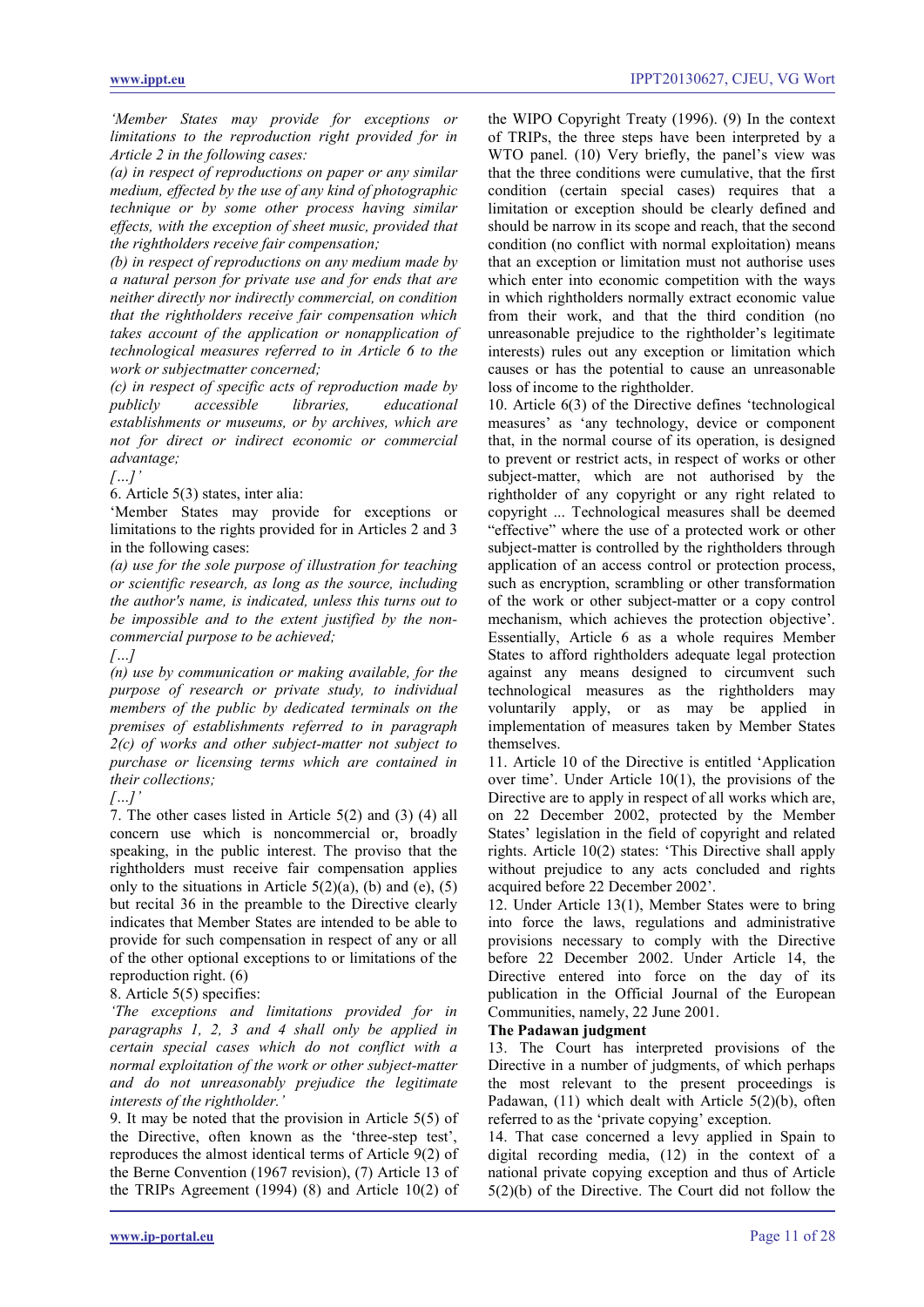Commission's submission that the manner of financing fair compensation, not being regulated by the Directive, is for the Member States to determine (subject only to limits set by, in particular, fundamental rights and general principles of law); that, in other words, their obligation is to achieve a defined result rather than to do so by defined means. (13) It took the view, rather, that a person who makes use of the private copying exception, causing the rightholder the harm in respect of which he is entitled to fair compensation, must make good that harm by financing the compensation. (14) It thus considered there to be a necessary link between the application of a levy to digital reproduction equipment, devices and media and their use for private copying. (15) However, since it is not practical to link the levy to actual use, natural persons may be deemed to take full advantage of the functions of equipment made available to them as private users; thus, the fact that devices are able to make copies can justify the application of a private copying levy. (16) None the less, indiscriminate application of such a levy to equipment, devices or media not made available to private users and clearly reserved for uses other than private copying is incompatible with the Directive. (17) **Relevant German law**

15. Paragraph 53 of the Urheberrechtsgesetz (18) sets out certain situations in which, as an exception to the normal rules on copyright, it is permissible to reproduce protected material.

16. Since 13 September 2003, Paragraph 53(1) of the UrhG has allowed a natural person to make single copies for private use on any medium, provided that there is no direct or indirect commercial purpose and that the original was not obviously unlawfully produced – an exception broadly similar to that in Article 5(2)(b) of the Directive; before that date, however, it was not confined to natural persons. In addition, a person authorised to make copies himself may also have copies made for him by another either if there is no payment – a condition which has no explicit basis in the Directive – or, since 13 September 2003, if the copies are made on paper or a similar medium by any kind of photomechanical technique or other process having similar effects – a condition which echoes Article 5(2)(a).

17. Paragraph 53(2) has a more complex structure. It allows persons (not confined to natural persons) to make or have made single copies for their own use: (i) for scientific use, to the extent necessary; (ii) for inclusion in the person's own archive, to the extent necessary, provided that the original is also the person's own; (iii) for current affairs information where the original was broadcast; and (iv) of articles, extracts of published works or works which have been out of print for at least two years. Those exceptions do not correspond clearly to any provided for in the Directive: in so far as they are not confined to natural persons, they go beyond Article  $5(2)(b)$ ; in so far as they are conditional on use for own purposes, they are more restrictive than those contained in other subparagraphs.

18. Until the 2003 amendment of the UrhG, no further conditions were attached to the exceptions in Paragraph 53(2). By that amendment, the exception under (ii) was made subject to at least one of the following conditions: the copying must be on paper or a similar medium and by any kind of photomechanical technique or other process having similar effects; it must be exclusively analogue; (19) and/or the archive must be in the public interest and devoid of commercial or economic purpose. The exceptions under (iii) and (iv) were made subject to at least one of the first two of those conditions.

19. Paragraph 53(3) of the UrhG again concerns articles or extracts, together with shorter works, and authorises own-use copying (again, there is no limitation to natural persons) for purposes of education or preparation for examinations, essentially within educational institutions of all kinds. Its content appears to correspond in part to that of Article  $5(2)(c)$  and (3)(a) of the Directive.

20. Under Paragraph 54a(1) of the UrhG, when the nature of a work is such that it may be expected to be reproduced by photocopying or by any process having similar effects – a condition which again echoes Article  $5(2)(a)$  of the Directive – for the purposes set out in Paragraph  $53(1)$  to  $(3)$ , the author may claim an 'angemessene Vergütung' (20) from manufacturers, importers or distributors of devices 'intended to make such reproductions'. Under Paragraph 54g(1), the author may require those liable to pay such remuneration to provide him with information. However, under Paragraph 54h(1) of the UrhG, only authorised collecting societies are entitled to claim the remuneration, or to require the provision of information, in question.

21. Pursuant to Paragraph 54d of the UrhG and Annex II thereto, the levy on devices referred to in Paragraph 54a(1) is set at a sum varying from EUR 38.35 to EUR 613.56, depending on the number of copies that can be made per minute and the availability or not of colour copying; however, other amounts may be fixed by agreement.

#### **Facts, procedure and questions referred**

22. Verwertungsgesellschaft Wort (VG Wort) is an authorised collecting society. It has exclusive responsibility for representing authors and publishers of literary works in Germany. It is therefore entitled to claim remuneration from manufacturers, importers or distributors of devices subject to the requirement to pay remuneration to authors under Paragraph 54a(1) of the UrhG. In its own name and on behalf of another collecting society representing those who hold rights in graphic works of all kinds, it has sought to claim such remuneration from the other parties to the main proceedings ('the suppliers'), (21) by way of a levy on personal computers, printers and/or plotters (22) marketed in Germany between the beginning of 2001 and the end of 2007. The amounts claimed are based on the rates agreed between the two collecting societies and published in the Bundesanzeiger (Federal Gazette).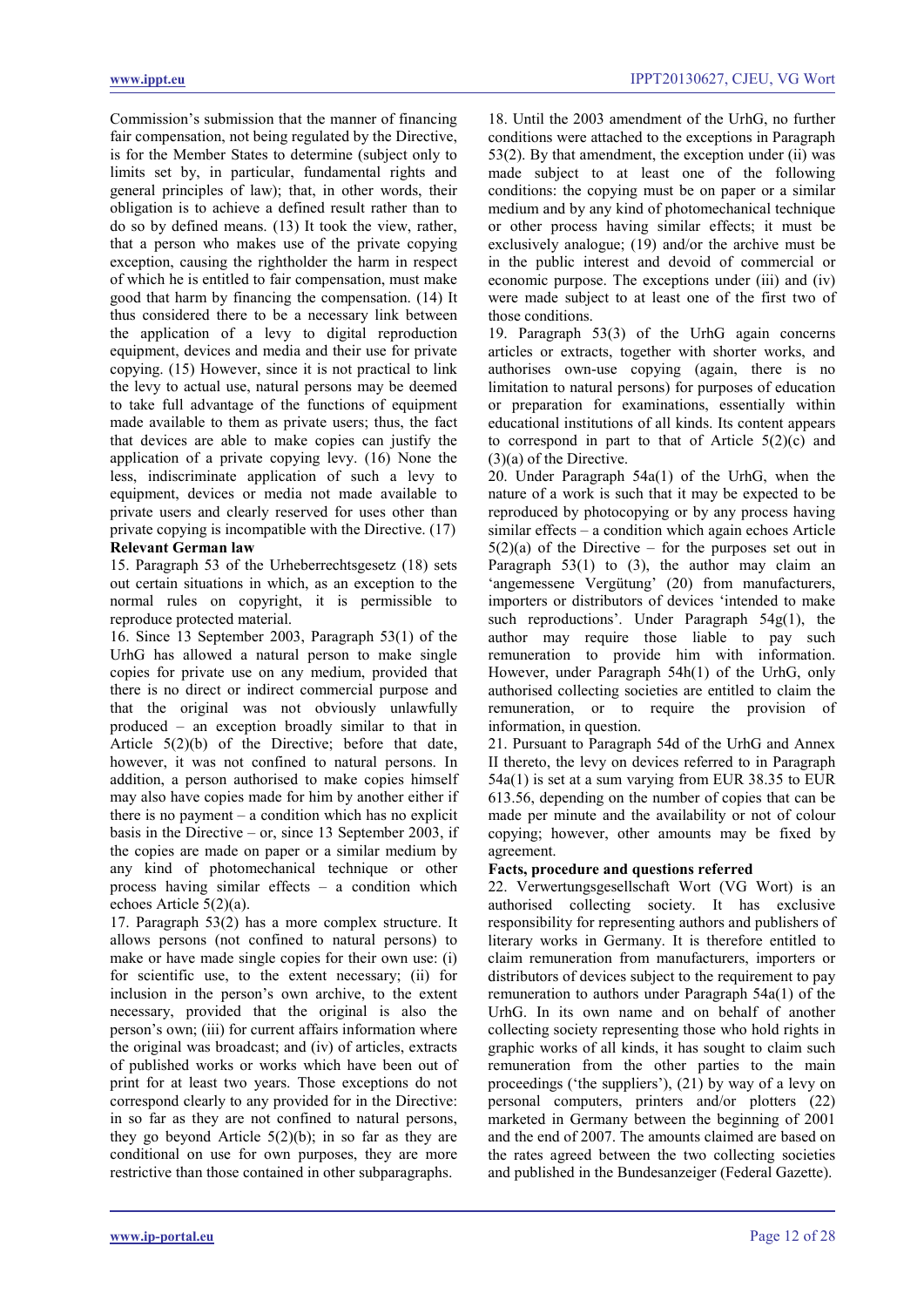23. The suppliers argue in particular that printers and plotters are incapable of reproducing any work on their own. They can do so only when linked to a device which can use a photographic technique or process having similar effects in order to create an image of the work. Consequently, compensation should be levied only on such devices, not on printers or plotters. That view is consistent with previous case-law in which the Bundesgerichtshof has considered that, when devices such as a scanner, a computer and a printer are linked together in order to copy a document, it is only on the device which most clearly typifies the photographic technique – namely the scanner – that remuneration should be due.

24. Two further questions arise, in the national court's view, concerning the calculation of the remuneration due. Where technological measures designed to prevent copying are available but not used, or when copying has been authorised in any way, is fair compensation still due in respect of the originals concerned? In addition, it is not entirely clear from what date, and in respect of what events, national law must be interpreted in accordance with the Directive.

25. The Bundesgerichtshof therefore asks: (23)

*'1. In interpreting national law, is account to be taken of the Directive in respect of events which occurred after the Directive entered into force on 22 June 2001, but before it became applicable on 22 December 2002? 2. Do reproductions effected by means of printers [or personal computers] constitute reproductions effected by the use of any kind of photographic technique or by some other process having similar effects within the meaning of Article 5(2)(a) of the Directive?*

*3. If Question 2 is answered affirmatively: can the requirements laid down in the Directive relating to fair compensation for exceptions or limitations to the right of reproduction under Article 5(2) and (3) of the Directive, having regard to the fundamental right to equal treatment under Article 20 of the EU Charter of Fundamental rights, be fulfilled also where the appropriate reward [(24)] must be paid not by the manufacturers, importers and distributors of the printers [or personal computers] but by the manufacturers, importers and distributors of one or more other devices in a chain of devices capable of making the relevant reproductions?*

*4. Does the possibility of applying technological measures under Article 6 of the Directive suffice to render the condition relating to fair compensation within the meaning of Article 5(2)(b) thereof inapplicable?*

*5. Is the condition relating to fair compensation (Article 5(2)(a) and (b) of the Directive) and the possibility thereof (see recital 36 in the preamble to the Directive) inapplicable where the rightholders have expressly or implicitly authorised reproduction of their works?'*

26. Written observations have been submitted by VG Wort, by the suppliers, by Finland, Germany, Ireland, Lithuania, the Netherlands, Poland, Spain and the United Kingdom and by the Commission. At the hearing on 22 October 2012, VG Wort, Fujitsu, Hewlett Packard, Kyocera, the Czech Republic, Germany, the Netherlands, Austria, the United Kingdom and the Commission submitted oral argument.

#### **Assessment**

27. The Bundesgerichtshof is concerned to interpret certain provisions of the UrhG in accordance with those of the Directive, to the extent that such interpretation is required by EU law. It therefore asks one question on the applicability of the Directive ratione temporis, and four on the interpretation of substantive provisions. Since it is undisputed that the Directive is relevant for most of the period covered by the disputes in the main proceedings, I shall deal first with the substantive issues. Before doing so, however, it may be helpful to consider some general points about the Directive and its relationship to the German legislation.

#### **Preliminary remarks**

#### **The relationship between the preamble and the enacting terms of the Directive**

28. A feature of the Directive is the length of its extremely detailed preamble, some 40% longer than the enacting terms. In the course of the submissions to the Court, extensive reference has been made to certain recitals in the preamble, and the Court has relied significantly on such recitals in its judgments. (25)

29. It is clear from that preamble that the legislature intended not only to achieve as much as possible of the uniformity necessary for the internal market (26) but also to allow adaptation to new forms of exploitation, new uses and technological developments. (27) There is, consequently, some justification for adopting a progressive, adaptive and harmonising approach to the interpretation of the Directive.

30. On the other hand, it must be remembered that a great deal of discretion is left to the Member States, and many aspects are not harmonised. For example, how much compensation is fair, and how is it to be provided for? And the mere existence of 20 optional exceptions or limitations to the reproduction right, of which 17 involve a further option for fair compensation, far from pursuing uniformity or harmonisation, seems practically to amount to a renunciation of those goals. Where the legislature has thus deliberately left choices open for the Member States, it does not seem appropriate for the Court to close them up in the name of greater harmonisation.

31. Furthermore, legal certainty is a prerequisite for whatever harmonisation is to be achieved in the internal market, (28) and a progressive, adaptive approach to interpretation is not conducive to the greatest legal certainty. Where there are interlinked developments in both technology and business practice, the Court can go only so far in ensuring that legislation is interpreted so as to take account of those developments There comes a point at which only the legislature is competent to ensure that evolution.

32. Finally, I would advise caution as regards overreliance on the preamble, as opposed to the enacting terms of the Directive. It is true that, when interpreting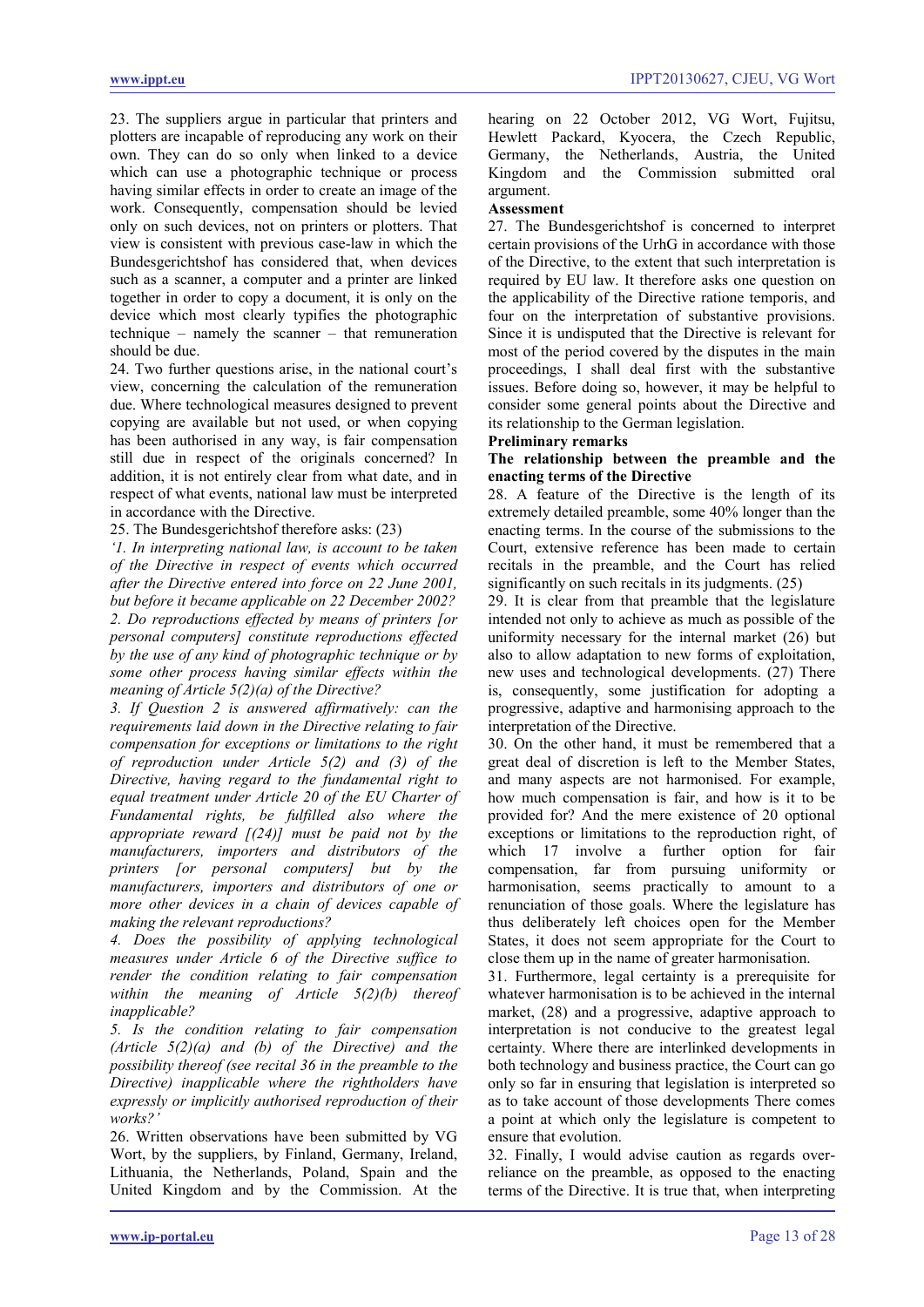a measure, account must be taken of the reasons which led to its adoption. (29) I would recall, however, point 10 of the Interinstitutional Agreement on common guidelines for the quality of drafting of Community legislation, (30) which states: 'The purpose of the recitals is to set out concise reasons for the chief provisions of the enacting terms, without reproducing or paraphrasing them. They shall not contain normative provisions or political exhortations'. Although those guidelines are not legally binding, it should be presumed that the institutions which adopted them by common accord (the Parliament, the Council and the Commission) follow them when drafting legislation. (31)

# **The relationship between the Directive and the German legislation**

33. The Directive protects first and foremost the author's fundamental right to authorise or prohibit reproduction of his works. Although it does not concern licensing arrangements, it proceeds on the basis that authors are able to negotiate remuneration in exchange for authorisation to reproduce their works. Recital 10 in the preamble states that they must receive an 'appropriate reward' for the use of their work. (32)

34. Member States may none the less provide for any or all of the exhaustively listed exceptions or limitations to the right to authorise or prohibit reproduction. In three of those cases they must (and in the remainder they may) ensure that authors receive fair compensation for such encroachment on their rights. (33) Of those three cases, the present references for a preliminary ruling are concerned primarily with Article 5(2)(a) of the Directive, which allows an exception or limitation for reproductions 'on paper or any similar medium, effected by the use of any kind of photographic technique or by some other process having similar effects', and Article 5(2)(b), for reproductions 'on any medium made by a natural person for private use and for ends that are neither directly nor indirectly commercial'. However, the Bundesgerichtshof's third question refers explicitly to the whole of Article 5(2) and (3), which list 20 often overlapping situations in which an exception or limitation to the reproduction right is permissible, (34) and the basic issue in its fifth question (that of authorisation by rightholders) may be relevant to all those situations.

35. It must be remembered that the provisions of Article 5(2) and (3) are all optional and that the option is in all cases that of providing for an exception or a limitation to the reproduction right. The optional nature of the exceptions or limitations gives Member States a certain freedom of action in this area, which is reflected in the preamble to the Directive, particularly in recitals 34, 36 to 40, 51 and 52.

36. I draw certain conclusions from the above.

37. First, an exception or limitation to the reproduction right which goes farther than what is authorised by one or other of the provisions of Article 5(2) or (3) will be incompatible with the Directive. However, given the optional nature of the provisions and the possibility of introducing a limitation rather than an exception, a measure which goes less far will be compatible. For example, a Member State may not, on the basis of Article 5 (2)(b), provide for an exception for all reproductions made by a natural person on any medium, without reference to the purpose for which they were made, since that would extend the scope of the exception beyond what is authorised by that (or any other) provision. Conversely, it may, still on the basis of Article 5(2)(b), lay down an exception for reproductions made by a natural person only when they are made on paper and exclusively for the purpose of private study, since the scope of that exception would be narrower than, but still fully encompassed within, what is authorised.

38. Second, the overlapping nature of the various situations must be taken into account when evaluating the compatibility with the Directive of a national provision or of its interpretation in national law. The Directive does not require national exceptions or limitations to be drafted so as to fit in each case within a single one of the 20 situations set out in Article 5(2) and (3). A national exception or limitation to the reproduction right may therefore be compatible with the Directive even if it includes elements from two or more of the provisions of Article 5(2) or (3). However, since it must not go beyond what is permitted by those provisions, care must be taken to ensure that any such 'hybrid' exception does not combine conditions in such a way as to cover an area which falls outwith any of those permitted by the Directive.

39. In that regard, I note that the definitions in Article  $5(2)(a)$  and (b), which are based on quite different – even contrasting – criteria, in fact overlap significantly in terms of the acts of reproduction which they cover. While the definition in Article 5(2)(a) is circumscribed only in terms of the means of reproduction and the medium used, that in Article 5(2)(b) refers exclusively to the identity of the person making the reproduction and the purposes for which it is made.

40. Consequently, an exception in respect of reproductions made by a natural person on paper or a similar medium, using a photographic technique or other process having similar effects, for private use and for ends that are neither directly nor indirectly commercial – thus including most private photocopying of copyright material – will fall within either provision or both. By contrast, reproductions made other than by a natural person and using other means will not fall within either provision; they must be covered by another subparagraph of Article 5(2) or (3) if any exception relating to them is to be compatible with the Directive.

41. Subparagraphs 1 to 3 of Paragraph 53 of the UrhG, which the Bundesgerichtshof and the parties to the main proceedings have cited as relevant to the resolution of the dispute in those proceedings, appear to cover both overlapping and non-overlapping areas of Article 5  $(2)(a)$  and  $(b)$  of the Directive. They also extend at least partially to certain other exceptions, such as those relating to educational and scientific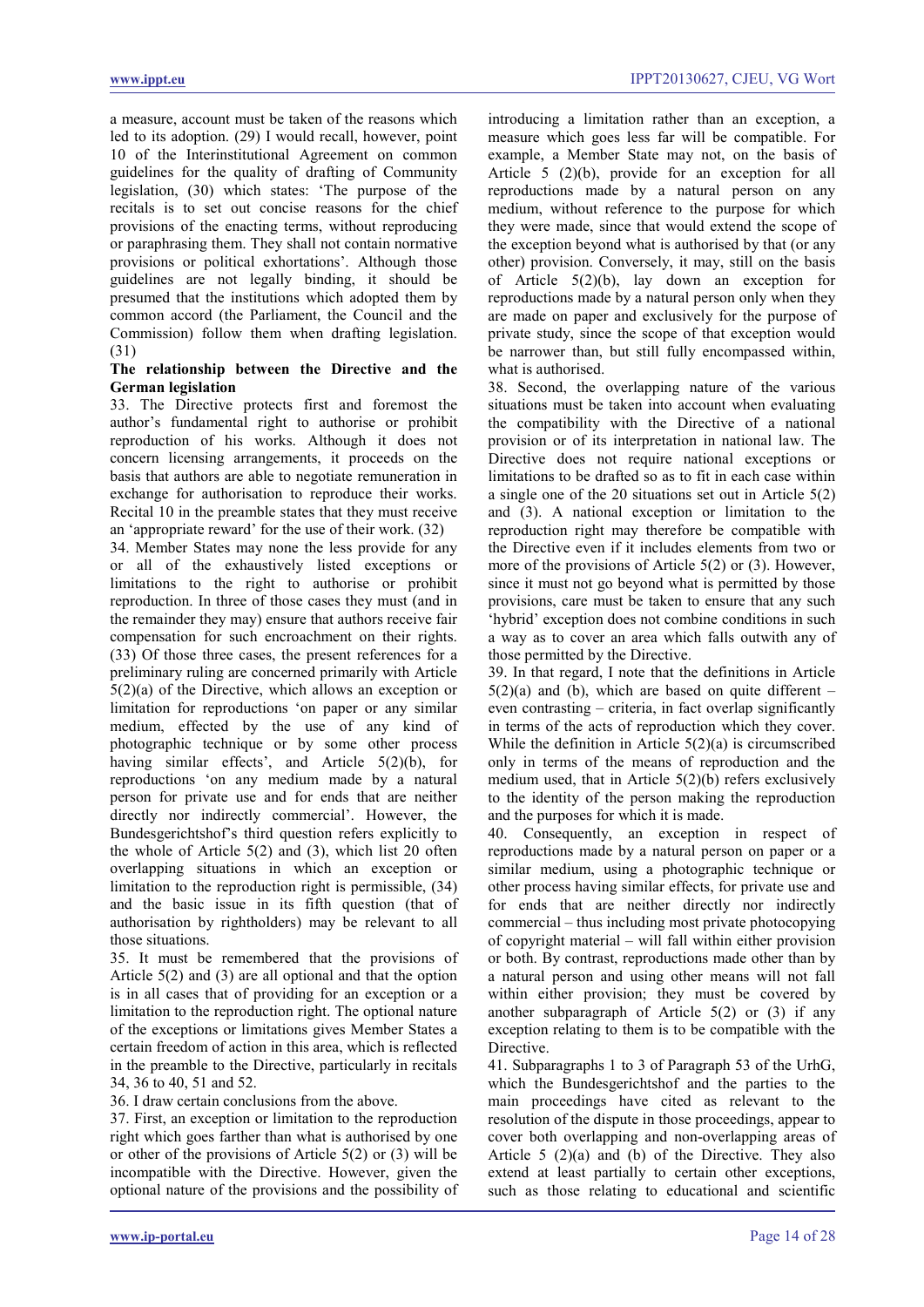purposes, in respect of which fair compensation is optional rather than compulsory. Paragraphs 54a(1) and 54d, read together with Annex II, impose a single scale of levies on devices capable of making photocopies, or their equivalent, of protected material in any of the circumstances set out in Paragraph 53(1) to (3). (35) The consequent lack of parallelism between the Directive and the UrhG does not make it easier to verify whether an interpretation of the latter is consistent with the former. Where national legislation blends different exceptions, the question of its compatibility with the Directive might even be raised in certain cases. (I would add that the use of the term 'angemessene Vergütung' in Paragraph 54a(1) of the UrhG, which seems to invite confusion with concepts other than that of 'fair compensation' within the meaning of the Directive, (36) complicates matters further.)

42. However, to the extent that the levy applies only to devices capable of making 'reproductions on paper or any similar medium … by the use of any kind of photographic technique or by some other process having similar effects', the acts of reproduction concerned all fall within Article  $5(2)(a)$  of the Directive, even if some of them may also fall within other exceptions, such as that for private copying. Consequently, in order to ensure consistency, the conditions governing that levy must in all cases be consistent with Article 5 (2)(a).

# **The relationship between the levy and the fair compensation**

43. Questions 4 and 5 concern, broadly speaking, the repercussions of certain behaviour on the part of rightholders – failure to apply technological measures which are available to prevent or restrict copying, and the implicit or explicit granting of authorisation to copy – on their entitlement to fair compensation in a situation covered by an exception or limitation enacted pursuant to Article 5(2) or (3) of the Directive. Those issues arise with regard to the calculation of the amount of the levy charged on devices to finance such fair compensation and not in the context of any dispute concerning an individual rightholder's entitlement. The questions are none the less predicated on the assumption that the amounts levied will serve to pay rightholders and will therefore be calculated on the basis of the amount of fair compensation to be paid out overall.

44. It should, however, be noted that in several Member States (though not, apparently, in Germany) levies on devices and blank media are used not only to pay fair compensation to rightholders but also for collective or cultural purposes, such as the promotion of literary, musical or audiovisual production. (37)

45. The issue of the relationship between levies, fair compensation and such collective or cultural purposes is not raised in the present cases but has been referred to the Court in another currently pending reference from the Oberster Gerichtshof (Supreme Court) of Austria. (38) It would not be appropriate to prejudge that issue in the present case, but it may be desirable to

bear it in mind when examining the questions in the present proceedings. To the extent that levies are calculated on the basis of a need to provide fair compensation to rightholders within the meaning of the Directive, the degree of freedom which Member States may have in determining what can constitute fair compensation is relevant – whether such compensation is confined to making good the 'harm' referred to in recital 35 in the preamble to the Directive and paragraph 39 et seq. of the judgment in Padawan (39) or whether it can also be provided by a more general contribution to the collective benefit of rightholders.

46. I turn now to consider the Bundesgerichtshof's questions, beginning with the four substantive questions.

# **Question 2: the criteria in Article 5(2)(a)**

47. In Article 5(2)(a) of the Directive, do 'reproductions on paper or any similar medium, effected by the use of any kind of photographic technique or by some other process having similar effects' include those made using printers or personal computers (essentially in combination)?

48. The question turns on the distinction between copies of an original 'analogue' document (essentially, one which is itself on paper or a similar medium, copied by an 'analogue to analogue' process, for example, a photocopy) and reproductions of a 'digital' document (one which exists in electronic form, printed out by 'digital to analogue' copying, for example printing out a web page). When dealing with that question, since the reproductions referred to are defined according to technical criteria, it seems desirable to have in mind some notions of how the processes and devices in issue operate. (40)

49. Photography, as generally understood, consists essentially in capturing by optical means a particular view (what one would have seen through the lens of the camera at the relevant moment) and storing the result with the object of subsequent reproduction as an image. The image may be of a document, and I shall use the term 'image' to include a reproduction of any kind of document, whether text or graphic.

50. In traditional photography, photosensitive negative film is exposed to light from an actual view and, after development, is used as a filter to project the corresponding image on to photosensitive paper, on which positive copies are printed. The image captured and reproduced is an analogue of the view seen through the lens.

51. Digital photography records the image not in analogue form but as a very large number of pixels which vary in colour and intensity. The digital information can then be transferred (by a direct link, including a wireless link, or via a portable device such as a memory card) to other devices which can reproduce an analogue image on various types of medium. Digital cameras are nowadays also to be found on other devices, including many (perhaps the majority of) mobile phones and 'tablet' PCs.

52. In xerographic (that is to say, most modern) photocopiers, bright light is projected on to a document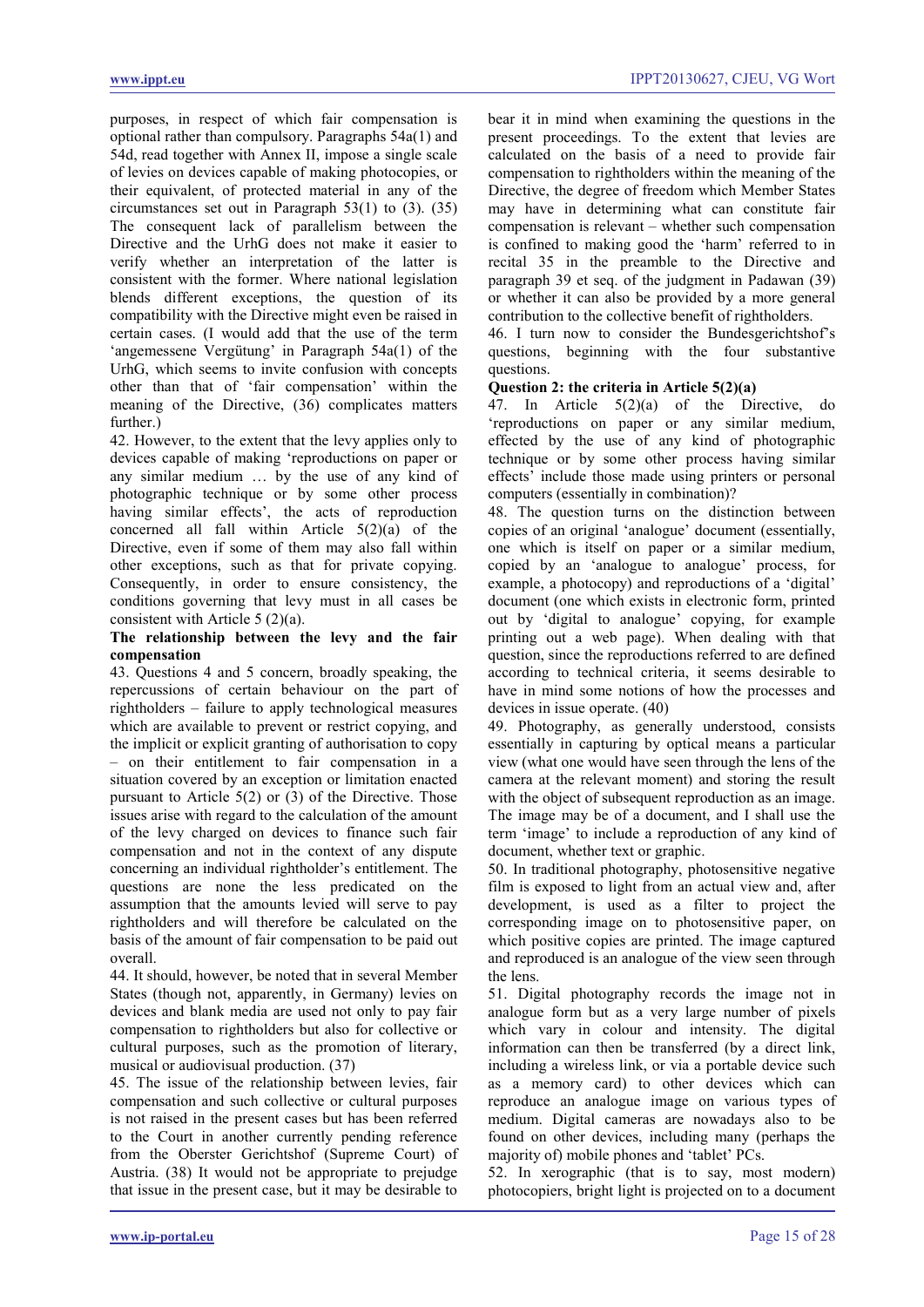and reflected on to an electrostatic cylinder which attracts or repels toner (powdered ink) according to the intensity of light falling on each part, forming an analogue image which is then transferred to paper. It is not disputed by any party submitting observations, nor does it seem in any way open to dispute, that such a process is a 'photographic technique' or 'process having similar effects' within the meaning of Article 5 (2)(a) of the Directive.

53. A scanner captures a view of a document (also from a projection of light) in the form of digital information, which can be transferred to other devices able to store it and/or to reproduce an analogue image on various types of medium.

54. A printer produces images from digital information which it receives from some other source, such as a computer, a digital camera or a portable memory device (for example, a memory card, USB stick or CD-Rom). Different types of printer use different processes: from a digital source, laser printers produce on a cylinder an analogue image which is then transferred to paper, much as with xerographic photocopiers, whereas inkjet printers create the image directly on paper from the digital information. Most printers produce images on various types of paper; some can print on other media such as cloth or transparent film. Plotters are, essentially, specialised printers designed for certain graphic applications; originally, they produced images by the movement of a stylus over paper but they may now use techniques more similar to those of other printers.

55. A scanner and a printer, operated together, perform the same overall function as a photocopier. In some cases they may both need to be linked to a computer for that purpose, while in others they may be linked together directly, or information may be carried from one to the other on a portable memory device. Multifunction printers or all-in-one ('AIO') devices combine the functions of (inter alia) scanner, printer and photocopier; they have limited and specialised memory and processing capacity, those of a computer being much greater and less specialised.

56. Digital image information can be entered into a computer (directly, for example from a digital camera or scanner, or indirectly, via a portable memory device or the internet) where it can be memorised, perhaps manipulated and sent to a peripheral device (such as a screen or a printer) to reproduce an analogue image. A scanned image is normally stored in such a way that the reproduction will be a visual representation of the original; however, optical character recognition (OCR) software may be used to convert printed text into neutral digital information, from which it can be reproduced in a form visually different from the original. Digital information representing a text document or a graphic image can also be created in a computer without an original image, using a keyboard or mouse together with appropriate software. Without input and output peripherals, however, a computer cannot itself capture or reproduce any image.

57. The ways in which an image can be reproduced using one or more of the above devices may thus be described schematically as comprising an input stage, an intermediate stage and an output stage. The input stage may involve optical input of an analogue original or non-optical creation of a digital original. The intermediate stage may comprise one or more operations of storage, transfer or manipulation, in either analogue or digital form. The output stage involves the production of an image in visible, analogue form. (41) 58. With that in mind, how are 'reproductions on paper

or any similar medium, effected by the use of any kind of photographic technique or by some other process having similar effects' to be interpreted in the context of Article  $5(2)(a)$  of the Directive? The Article  $5(2)(a)$  of the Directive? The Bundesgerichtshof asks whether such reproductions (it should be remembered that they are not confined to private copying) include those made using printers (including plotters) or computers. The underlying question is whether they include copies made from a digital source or only those of an analogue original.

59. VG Wort, Austria, the Czech Republic and the United Kingdom consider that copies from a digital source are included. Germany does not address the question. The remaining Member States, the Commission and the suppliers all take the opposite view (which appears to be favoured also by the referring court).

60. At one level, the answer seems relatively simple.

61. Taking the definition as a whole, it seems to me that the core meaning covers essentially analogue to analogue copies made using a photocopier – by reprography, to use the term in recital 37 in the preamble to the Directive. (42) However, there is no essential difference between such copies and those made using, for example, a scanner or a digital camera linked to a printer (via a computer or otherwise), or an AIO device. Even if the image goes through an intermediate stage of digital encoding and storage, the input and output remain analogue, just as with a photocopier. The process differs from xerographic photocopying no more than digital photography differs from traditional photography. It cannot be said that the effects are not 'similar' for the purposes of Article 5(2)(a).

62. Consequently, computers and printers may be used in making reproductions as defined in Article  $5(2)(a)$  of the Directive. However, the question which needs to be answered in order to resolve the dispute in the main proceedings goes further than that. If the digital information from which the printer produces the printed document comes not from a scanner to which it is linked but simply from a computer, which may have received the information from a remote source (for example, as a download from a website or as an email attachment), does that situation also fall within Article  $5(2)(a)$ ? That question is related to the third question, which raises the issue whether it is correct to consider that, in a chain consisting of scanner, computer and printer, it is the scanner which is most clearly typical of the photographic technique or process having similar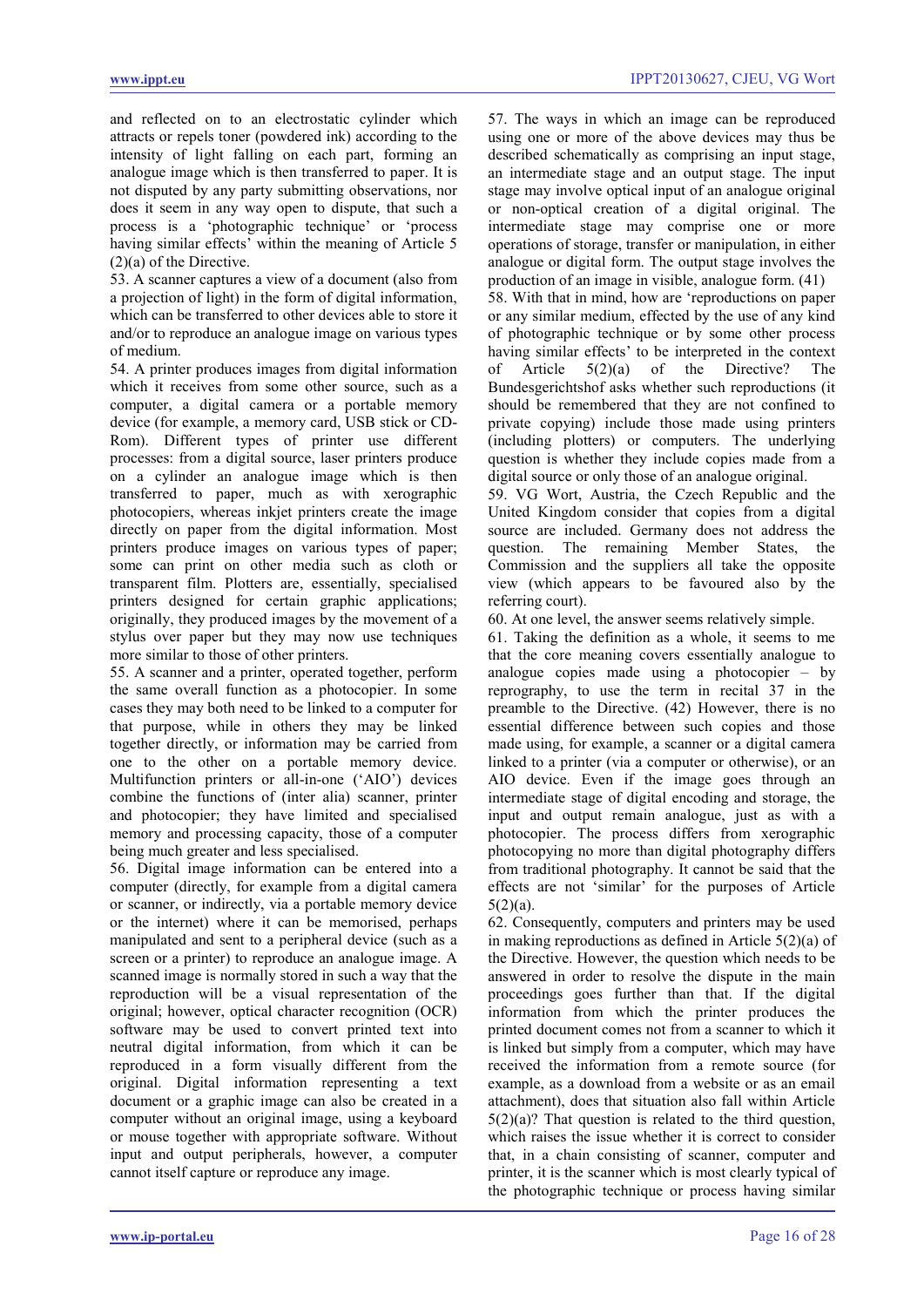effects and which should thus, alone, serve as the basis for any levy intended to provide fair compensation for authors.

63. First, I would dismiss the suggestion made by VG Wort that, for the purposes of Article  $5(2)(a)$  of the Directive, a copy made on a digital recording medium can be regarded as a reproduction 'on paper or any similar medium' because it may serve as a precursor to or functional substitute for the latter. Such an interpretation would simply ignore the meaning of 'paper' and 'similar' and would imply that any recording medium at all could be used. In my view it is clear that, in order to be similar to paper as a medium for reproduction, a substrate must be capable of bearing and must in fact bear a physical representation capable of perception and interpretation by human senses.

64. However, for the purposes of Article  $5(2)(a)$  of the Directive, it is not sufficient that an image reproducing a copyright original is made on 'paper or any similar medium'; it must also be made 'by the use of any kind of photographic technique or by some other process having similar effects'. A scanner captures images using a photographic technique but cannot, on its own, reproduce them; a simple printer may reproduce them but cannot capture them; and a computer cannot, on its own, do either but may perform an intermediate function between the two.

65. If a chain of devices such as a scanner linked to a printer via a computer can in principle be considered to make reproductions falling within Article 5(2)(a) of the Directive, can the same be said when the digital information representing the original copyright material enters the computer from a different source (for example, as a download from the internet or as an attachment to an email), or where it is processed (for example by OCR software) so that the output is not a facsimile of the original?

66. My first observation here would be that such situations are not obviously covered by the terms of the provision, taking those terms in their ordinary meaning. Nor does anything in the legislative history suggest that it was ever contemplated to extend those terms beyond the sphere of reprography as it is normally understood or even (in contrast to Article 5(2)(b), which refers to the use of technological measures) to allow for future technical developments in reprography.

67. Second, providing as it does for an exception to the general rule conferring an exclusive reproduction right on authors in Article 2, Article 5(2)(a) of the Directive is, as a matter of principle, to be interpreted strictly.

68. Third, Article 5(5) explicitly requires a restrictive rather than an extensive interpretation. (43) Its importance in the present regard seems all the greater in that, of all the exceptions and limitations which are permissible under Article 5(2) and (3), only those under Article 5(2)(a) can cover reproductions made for commercial purposes. Looking specifically at the threestep test in Article 5(5), an interpretation of Article 5(2)(a) which imposed no restriction as to the nature of the source document would be unlikely to meet the first-step criterion of 'certain special cases' – in

practice, absolutely any reproduction (other than of sheet music) which could be made on paper or a similar medium would fall within the exception. To the extent that such reproductions are not limited in number or as regards the purpose for which they are made, there would in addition be a greatly increased likelihood of conflict with normal exploitation of the work and the author's legitimate interests, and thus with the second and third steps of the test.

69. I therefore have little difficulty in agreeing with the majority of the submissions to the Court on this question that Article  $5(2)(a)$  of the Directive covers only analogue to analogue copying. The word 'photographic' necessarily requires optical input of an analogue original, and the need for paper or a similar output medium means that the output must also be analogue. To argue that the phrase 'having similar effects' means simply 'the result of which is similar to a result which could have been produced by a photographic technique' would be simply to deny any meaning to the word 'photographic' – absolutely any reproduction on paper or a similar medium can be described as 'similar' to one produced by a photographic technique. In my view, effects which are similar to those of a photographic technique must be regarded as those which are similar to those of the technique viewed as a whole; there must be a perceptible reproduction of something which is perceptible in the physical world. And, in addition to the clear wording of the provision itself, the notion of analogue to analogue copying is evident from the use of the word 'reprography' in recital 37 in the preamble, and in the travaux préparatoires, (44) and is confirmed by the fact that references to digital copying are confined to the sphere of private copying (in recital 38 and, via the mention of 'technological measures', in Article  $5(2)(b)$ ).

70. VG Wort appears to be concerned that large-scale copying of digital copyright material might not be subject to any levy designed to provide fair compensation for authors if Article 5(2)(a) of the Directive is interpreted to cover only analogue to analogue copying. It is true that, under the interpretation which I advocate, digital to analogue copying does not give rise to an obligation to provide fair compensation unless it is done by a natural person for private and non-commercial purposes within the meaning of Article 5(2)(b). That is because such copying does not fall within an exception or limitation provided for in accordance with the Directive. It must therefore be the subject either of negotiated remuneration or of proceedings to obtain reparation for infringement, in the context of the exclusive reproduction right which is the general rule under the Directive. That seems justified if it is remembered that the scope of Article  $5(2)(a)$ , in so far as it does not overlap with the scope of any of the other permissible exceptions or limitations to the reproduction right, is confined essentially to reproductions for purposes other than private copying or public-interest uses – in short, its specific scope is likely to be confined to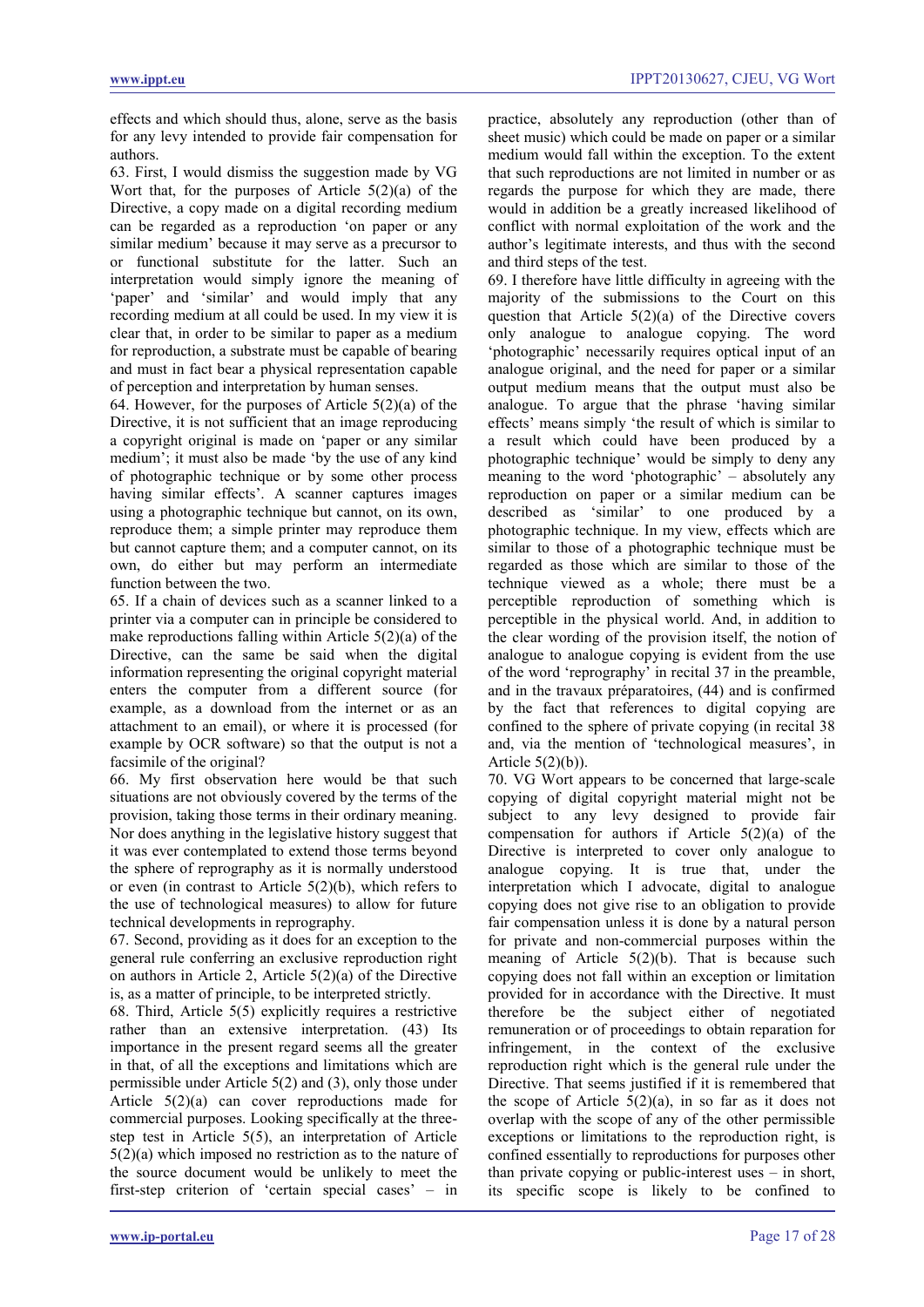reproductions for ends which are directly or indirectly commercial. By contrast, it does not seem justified, on what must necessarily be a strict, and even restrictive, interpretation, to deprive authors of their exclusive reproduction right in respect of a significant body of copying for such ends.

71. I have reached the view, so far, that Article  $5(2)(a)$ of the Directive must be interpreted as restricted to analogue to analogue copying, to the exclusion of digital to analogue copying. However, I have also considered that the notion of analogue to analogue copying cannot be so narrow as to exclude methods which comprise an intermediate digital stage – for example, where a scanned document is memorised in a computer, or a digitally photographed document is transferred to a computer via a memory card, before being printed out by a connected printer – in other words, analogue to digital to analogue copying.

72. That being so, it seems necessary to distinguish the latter category (which in my view is included within the definition in Article  $5(2)(a)$  of the Directive) from simple digital to analogue copying (which in my view is not). Digital documents derived from an analogue original may be stored on a computer and subsequently printed out in circumstances far removed from what would normally be thought of as reprography – for example, when a scanned original is uploaded to a website by one person and subsequently downloaded to another person's computer. Such circumstances do not, in my view, fall within the definition in Article  $5(2)(a)$ , even though the process as a whole might be viewed as analogue to digital to analogue copying. If they were considered to do so, there would again be a danger that the first step of the three-step test in Article 5(5) would not be met, as the definition would become too broad to be regarded as confined to 'certain special cases'.

73. In order to draw the necessary distinction, it is not appropriate to rely on the criterion of 'transient or incidental' acts of reproduction used in Article 5(1) of the Directive, as it is clear that storage of a digital image on a hard disc or other memory device, while it may be merely an intermediate stage between input (scanning or photography) and output (printing), cannot be described as 'transient'. (45)

74. Consequently, it seems to me, the scope of the exception or limitation permitted by Article 5(2)(a) of the Directive, while including situations in which an analogue to analogue reproduction involves an intermediate digital phase, should be construed so as to exclude situations in which the process as a whole is carried out neither by the same person nor as a single operation.

### **Question 3: reproductions involving a chain of devices**

75. If (as I believe) the reproductions covered include those made using printers or computers, can a charge to provide fair compensation be levied – having regard to the principle of equal treatment – from the manufacturers, importers or distributors not of the printers or computers but of one or more other items in

a chain of devices capable of making the relevant reproductions?

76. The national court's third question is phrased formally so as to be posed only if the second question – which concerns only Article  $5(2)(a)$  of the Directive – is answered in the affirmative. It refers, none the less, to all cases in which a Member State has opted, under Article 5(2) or (3), to implement an exception or limitation to the reproduction right, with fair compensation for rightholders. However, as I have pointed out, (46) the national levy concerned applies entirely within the limits set by Article 5(2)(a) and may apply outside those set by other subparagraphs. Consequently, in order to ensure an application which is consistent both internally and with the Directive, it is necessary to give an answer based above all on Article  $5(2)(a)$ .

77. The basic issue before the national court appears to be whether, as the suppliers argue, the Bundesgerichtshof's previous case-law to the effect that, in respect of analogue to analogue copying using a chain of devices (for example, scanner, computer and printer), the levy should be charged only on the device capable of forming an image of the original document (in the example, the scanner) is compatible with the Directive or whether, as VG Wort argues, the levy should be spread over all the devices in the chain, according to the extent to which they are used. The Bundesgerichtshof is concerned that a levy on all devices would infringe the principle of equal treatment, particularly as it is difficult to determine the extent to which personal computers and printers are used in analogue copying. VG Wort, by contrast, considers that the determination is not difficult and that to impose the levy on scanners, to the exclusion of computers and printers, would make scanners prohibitively expensive while allowing reproductions to be made from a digital source without any contribution to fair compensation for authors.

78. In Padawan, (47) the Court accepted, in the context of Article 5(2)(b) of the Directive, that Member States enjoy broad discretion in determining how fair compensation should be organised; that such compensation is in principle due to authors who have suffered harm by the introduction of the private copying exception from persons who make copies pursuant to that exception; but that it is legitimate to levy a charge for that purpose on those who make copies for others, or who make equipment, devices or media available to them in order to do so, on the basis that the levy can be passed on in the price charged. If those principles apply in the context of Article 5(2)(b), they must in my view also apply where Article  $5(2)(a)$ is concerned.

79. The Court further held, however, that indiscriminate application of a private copying levy, in particular with respect to digital reproduction equipment, devices and media not made available to private users and clearly reserved for uses other than private copying, is incompatible with Article 5(2)(b) of the Directive, although, where the equipment at issue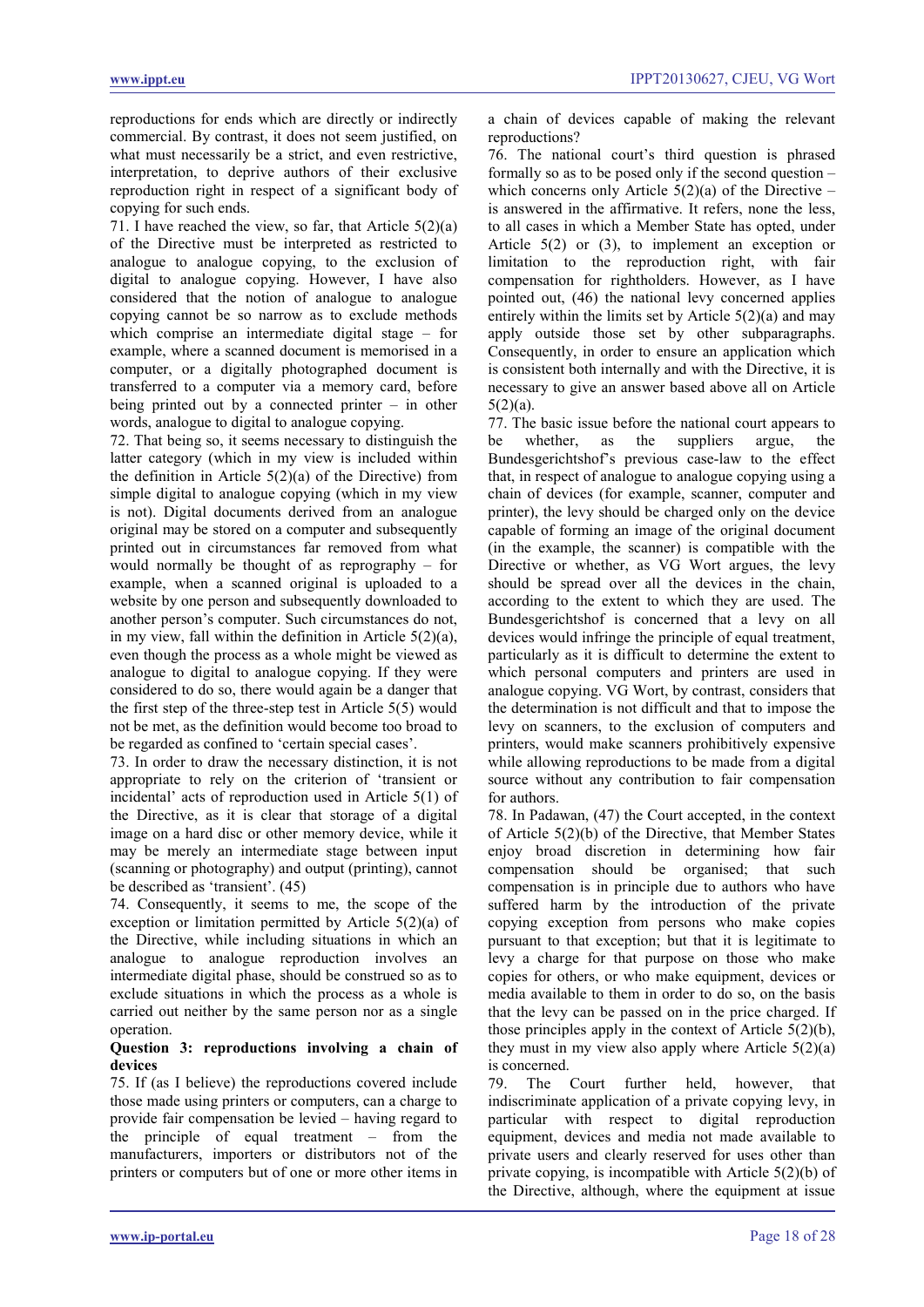has been made available to natural persons for private purposes it is unnecessary to show that they have in fact made private copies with the help of that equipment and have therefore actually caused harm to the author of the protected work. (48) Thus, a levy may be applied to equipment, devices or media on the basis not of actual use for the reproduction of protected material but of potential use, and it must be excluded where any such use is itself excluded. Again, it would seem that the same must apply where analogue copying within the scope of Article 5(2)(a) is concerned.

80. Consequently, in the light of the answer which I propose to question 2, it should in principle be legitimate to charge a levy on the manufacture, import or sale not only of devices such as photocopiers and AIO devices which can make analogue to analogue copies on their own, but also of devices which can be used when linked together in a chain, but not individually, to make such copies.

81. To the extent that such a levy is charged pursuant to the Directive, and thus in implementation of EU law, Member States must respect the general principles of that law in the exercise of the options available to them. (49)

82. Where there is a levy in respect of a chain of devices, it would seem inconsistent with the principle of equal treatment or of proportionality – or, indeed, with any concept of fair compensation or of fair balance between rightholders and users  $(50)$  – for each component of the chain to bear the same levy as a standalone device such as a photocopier. Such an approach would mean that a user could be liable to pay widely varying contributions to fair compensation depending on his choice of equipment, which does not seem 'fair' but which does seem likely to distort competition between suppliers of different devices.

83. VG Wort's approach of spreading the levy between devices thus does not seem at first sight inconsistent with the Directive. Nor, however, does it seem at first sight inconsistent with the Directive for the levy to be borne by only one device in the chain. But matters are more complicated than that, particularly if the principle of equal treatment, referred to by the Bundesgerichtshof, is to be taken into account.

84. First, statistical data on the average extent to which photocopiers or AIO devices are used to reproduce protected material can no doubt be obtained, and it is only on the basis of such data that any levy (or at least any levy of the kind contemplated in Padawan) on those devices, destined to provide fair compensation for authors, can be calculated. However, it must be considered whether such data can be extrapolated to a chain of devices such as a scanner, a computer and a printer. Such a chain seems unlikely to be primarily intended for analogue to analogue copying, for which photocopiers or AIO devices are much better suited. If it is used at all for that purpose, the use seems likely to be confined to the specific scope of Article 5(2)(b) of the Directive rather than that of Article  $5(2)(a)$ , since persons other than natural persons, or those making copies for purposes which are not private and noncommercial, seem more likely to opt for less cumbersome methods of analogue to analogue copying – in other words, for photocopying or perhaps even some type of offset printing. In terms of actual (understood as statistical average) use for such copying, therefore, it seems difficult to equate a chain of three devices each performing a part of the process with a single device carrying out the whole process.

85. Second, if a scanner, personal computer and printer can be used together to make analogue to analogue copies, the input device need not necessarily be a scanner. Digital cameras, including those on other devices, can also be used for the purpose. If a levy is to be charged on scanners (whether proportionately to their share of function within the chain or otherwise), should it not be charged also on equivalent input devices?

86. Third, the chain of three devices to which the Bundesgerichtshof refers can also be seen (and may be more likely to be used) as two pairs of devices – scanner and computer, computer and printer – each making copies which are not analogue to analogue and therefore, in accordance with my proposed answer to question 2, not falling within Article  $5(2)(a)$  of the Directive. To the extent that such use falls within other exceptions in Article 5 (2) or (3), it seems clear that a levy to provide fair compensation may be justified – but that is different from a levy to provide fair compensation for analogue to analogue copying (reproduction by photocopying or a process having similar effects, in the terms of the UrhG).

87. Fourth, in relation to the specific application of the levy as detailed in Annex II to the UrhG, it is difficult to see how the criteria of number of copies per minute and availability of colour can be easily applied to a chain of devices, whether the levy is spread over the chain or is applied to a single device unless, in the latter case, that device is the printer.

88. A number of difficulties thus arise with regard to the question to be resolved in the main proceedings. They stem largely from the overlapping nature of the exceptions in Article 5(2) and (3) of the Directive, together with the way in which the German levy in issue sits awkwardly astride a number of those exceptions. Yet they also highlight a certain tension within the Court's approach in Padawan, which may not have been immediately apparent in the context of that case.

89. In that judgment, the Court essentially took the view that there was (i) a necessary link between the act of copying and liability to finance fair compensation for rightholders, (ii) a presumption that devices which can be used for copying are so used and (iii) a prohibition on applying a levy to devices which clearly fall outside the scope of the particular exception authorised by the Directive. (51)

90. That view was, I would suggest, easier to reach and to maintain in the context of Padawan than in that of the present proceedings. In particular, Padawan concerned only the private copying exception under Article 5(2)(b) of the Directive and only items intended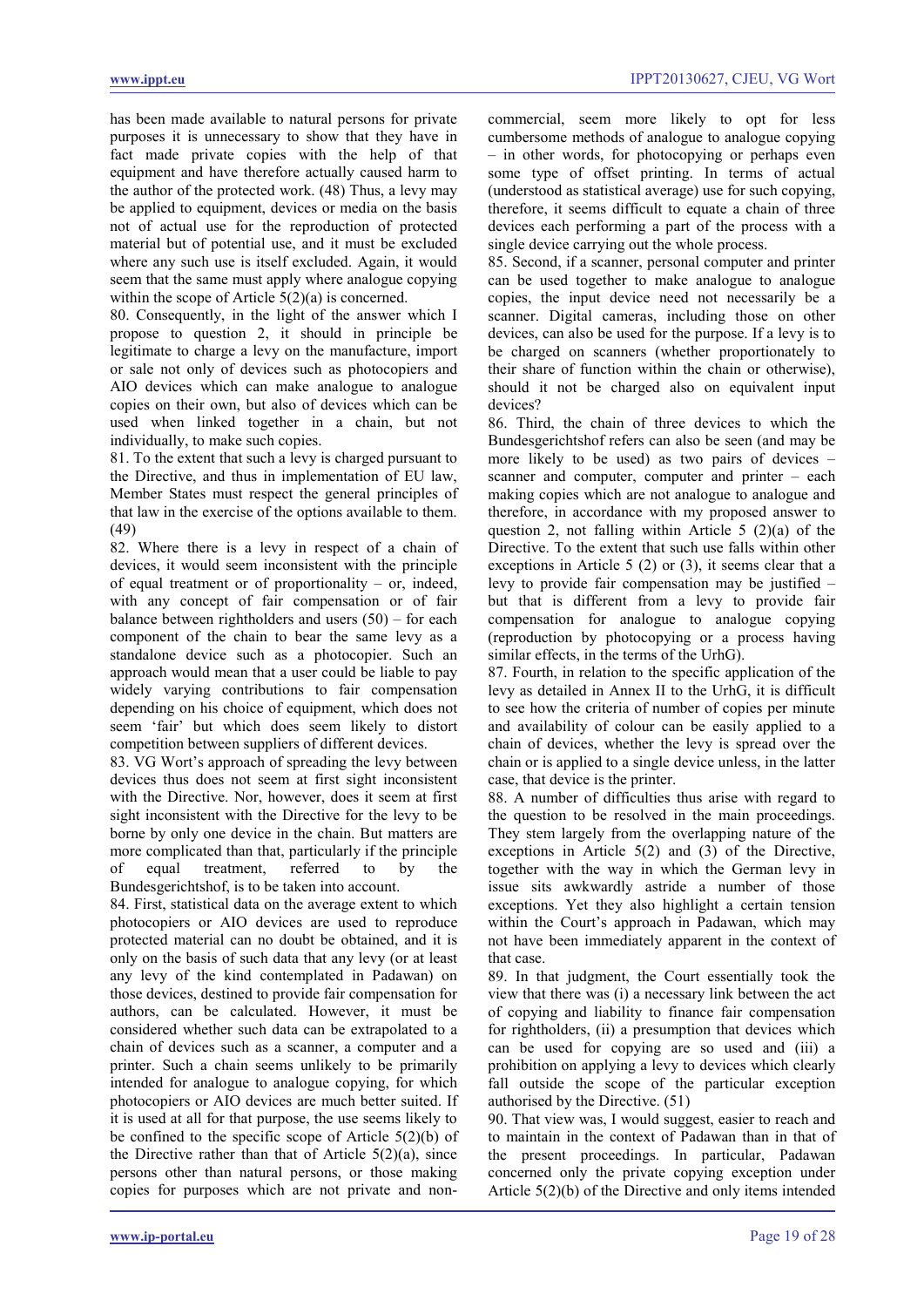principally for copying which could fall within that exception. Underlying the dispute in the national proceedings and the Court's reasoning in response to the questions posed was the assumption (no doubt justified in the circumstances) of a clear distinction between private copying, which falls within the definition in Article 5(2)(b), and professional copying, which does not. The present cases, however, concern a levy designed to finance fair compensation over a range of loosely overlapping exceptions, many of which may fall outwith the definition in Article  $5(2)(b)$  but all of which must fall within the definition in Article 5(2)(a). Moreover, it is sought to apply that levy to devices whose intended and actual uses commonly extend beyond the range concerned by the exceptions in question, and which are often used in different configurations which fall exclusively outside the common area of overlap, without there being any clear way of identifying, when a device is purchased, the uses to which it will be put.

91. If the approach taken in Padawan is to be maintained as a whole, it seems to me that it may need to be confined to national exceptions which fall exclusively within the definition in Article 5(2)(b) of the Directive, and to levies on devices or media which can be differentiated according to their use for private or non-private copying. With regard to the levy in issue here, I feel that a more nuanced approach may be desirable, perhaps allowing more latitude to the Member States.

92. I would tend to agree with the Commission and Kyocera that, while fair compensation within the meaning of the Directive is undoubtedly intended to offset the harm caused by copying over which, as a result of an exception or limitation to the reproduction right, rightholders are deprived of any control, there is nothing in the Directive which requires that compensation to be financed always by those who carry out the copying in question. Nor, of course, is such financing excluded in any way, but whether it is the most appropriate approach may depend on the circumstances of each exception or limitation. And, where it is appropriate, whether a levy on copying devices or media is the most appropriate means of achieving it may also depend on the circumstances. For example, a levy on blank DVDs may be appropriate to provide fair compensation for private copying of films, whereas a levy on blank paper might be less appropriate than a levy on photocopiers in the context of a photocopying exception. In the case of other exceptions – for example, quotations for purposes such as criticism or review, or use for the purpose of caricature, parody or pastiche – there may well be no element on which a levy could usefully be imposed.

93. In the light of the type of difficulties which I have outlined above, it seems to me that it will be for the national court to examine the levy set up by the UrhG in greater detail than it is possible for this Court to do. It should look at the way in which the levy is calculated with regard to photocopiers and examine how far that calculation can be carried across to a chain of devices which can together make comparable copies but in which no single device can do so independently and each device is commonly used for other purposes. It should consider whether the application of the levy to such a chain of devices, or to individual devices within the chain, provides a fair balance of rights and interests between rightholders and users. With regard to the principle of equal treatment which is the principle of equal treatment, which is Bundesgerichtshof's principal concern, it should in my view consider in particular the aspect of equal treatment of the purchasers of devices (including other devices with comparable functions) and not merely that of importers or distributors, since the burden of the levy will be borne ultimately by those purchasers.

#### **Question 4: technological measures to combat unauthorised copying**

94. In relation to private copying, Article 5(2)(b) of the Directive requires that rightholders receive fair compensation which takes account of the application or nonapplication of technological measures (52) to the protected material concerned. Technological measures are those designed to prevent or restrict acts not authorised by the rightholder, and are deemed effective where the use of material is controlled by an access control or protection process (such as encryption or scrambling) or a copy control mechanism. Does the possibility of applying such measures – as opposed to their actual application – suffice to render the condition relating to fair compensation in Article  $5(2)(b)$ inapplicable?

95. In the context of the national provisions in issue in the main proceedings, this question is relevant to the calculation of the levy (on the basis of the determination of those entitled to receive fair compensation). (53)

96. However, I would stress again that those provisions relate to a levy applied in respect of acts of reproduction which fall both within and outwith the scope of the private-copying exception in Article 5(2)(b) of the Directive, which alone requires the application or nonapplication of technological measures to be taken into account. Moreover, the acts in question are, if my suggested response to question 2 is correct, confined to analogue to analogue copying. It is true that certain measures can be taken to render such copying difficult, (54) but they are largely employed to combat falsification of official documents or to secure business secrets rather than to protect copyright material. The technological measures with which the Directive is concerned are more particularly those which prevent or restrict reproduction from digital sources. As one example, a document may be made available for viewing on a computer in a form which prevents any storing or printing without a password; users may be provided with the password after registering with the rightholder, agreeing to certain conditions and paying a fee.

97. I consequently doubt whether the answer to question 4 is relevant to the levy in issue in the main proceedings. (I do not, however, agree with Fujitsu's submission that it is irrelevant on the ground that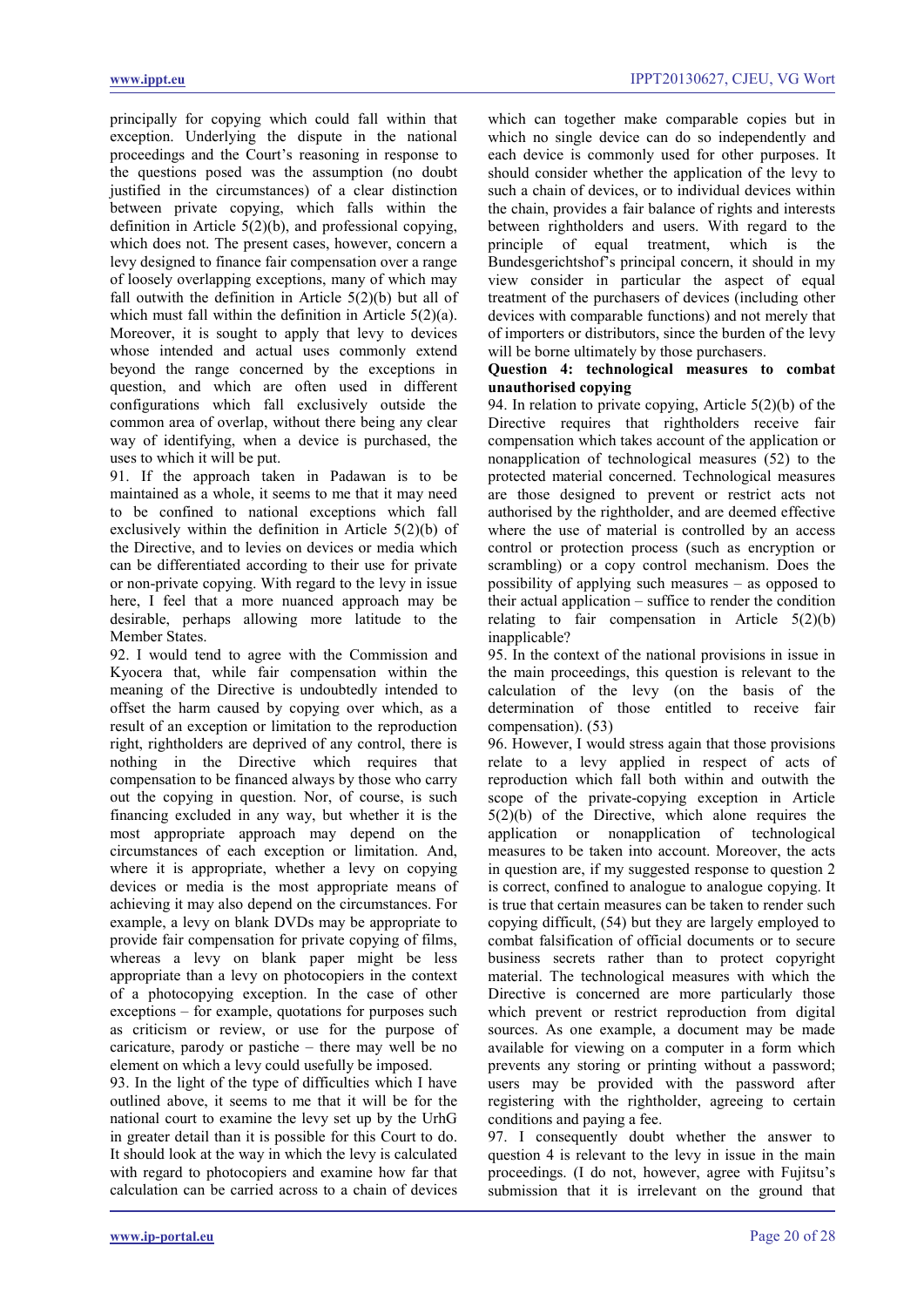Article 5(2)(b) concerns reproductions not on 'any medium' but only on 'audio, visual or audiovisual analogue/digital recording media', which was the original wording of the Commission's proposal, amended by the Council only 'in order to simplify the wording'. (55) The Directive uses the words 'any medium' and cannot be interpreted contrary to their clear meaning. In any event, paper is in fact a 'visual analogue recording medium', even if few would normally describe it thus.) None the less, despite my doubts, I shall address the question as posed.

98. With the exception of Fujitsu's submission as to the irrelevancy of the question, the proposed answers form three main groups. Hewlett Packard, Kyocera, Lithuania, the Netherlands and the United Kingdom all consider that the mere possibility of resorting to 'technological measures' to protect a work is sufficient to rule out any requirement to provide fair compensation in respect of reproductions of the work; Ireland is broadly of the same view but advocates a case-by-case approach. By contrast, VG Wort, Germany, Poland and the Commission consider that only actual use of such measures should have that effect. Spain and Finland, on the other hand, consider that the Directive is not sufficiently explicit and that the issue is to be decided by the Member States. (All parties appear to agree, however, that when effective technological measures are actually implemented there is no entitlement to fair compensation.)

99. The submissions favouring the first view rely significantly on recitals 35 and 39 in the preamble to the Directive, which refer to the need to take account of, respectively, the 'degree of use of technological protection measures' and technological developments 'when effective technological protection measures are available'. It is also pointed out that rightholders, if they could claim compensation simply on the basis of not having chosen to put such measures in place, would not be encouraged to protect or otherwise exercise their intellectual property rights in accordance with the principal objective of the Directive but could merely rely on a general levy to obtain compensation possibly unrelated to actual demand for their material. Several parties refer to a draft Commission staff working document (56) which appears to support that view. They also stress the Court's statement in Padawan (57) that fair compensation must be regarded as intended to offset the harm suffered by the author and must be calculated on that basis; where a rightholder has made a digital copy of his work available and has not sought to protect it from copying by technological means, he cannot be said to have suffered harm if it is copied.

100. Those favouring the opposite view point in particular to the clear use of the words 'application or non-application' (58) in Article 5(2)(b) of the Directive, and to the reference to 'effective' technological measures in Article 6(3), both of which appear to exclude the taking into account of a mere possibility of application of technical measures.

101. I can appreciate the attraction of a policy under which a rightholder who allows public access to his work, but who does not implement the available means of controlling copying in accordance with his reproduction right, which is the primary right in the scheme of the Directive, should forfeit the entitlement to fair compensation, which is a secondary right, when private copying takes place. However, it is not the Court's role to decide for or against such a policy but to interpret the terms of the Directive as enacted.

102. The terms of Article 5(2)(b) of the Directive make no reference to any criterion of availability or nonavailability of technological measures: the provision refers explicitly and exclusively to their application or non-application (or to whether they are applied or not). And, if taking account of the application of such measures to copyright material has a particular effect as regards the rightholder's entitlement to fair compensation, then taking account of their nonapplication (for whatever reason) cannot have the same effect if the final clause in Article  $5(2)(b)$  is to make sense at all.

103. There are, it is true, certain indications in the preamble which could support a different view. However, I cannot read the expression 'degree of use' in recital 35 as implying any consequences whatever when measures are available but not used. Recital 39 does speak of availability. It states: 'When applying the exception or limitation on private copying, Member States should take due account of technological and economic developments, in particular with respect to digital private copying and remuneration schemes, when effective technological protection measures are available.' However, that is still far, it seems to me, from an assertion that fair compensation must be excluded when measures are available but not used. Nor can I find any indication elsewhere in the Directive or in the travaux préparatoires that such a result was intended. Finally, I do not think any reliance can be placed on a staff working document which seems never to have progressed beyond the draft stage and which clearly does not represent the views of the Commission as presented to the Court.

104. Nor, however, am I convinced that the Directive requires fair compensation to be provided for in all Member States where rightholders have failed to prevent or restrict unauthorised copying by means available to them. The *words 'fair compensation which takes account of the […] non-application of technological measures'* could also encompass the possibility that non-application of available measures does not necessarily lead to fair compensation. The wording of recital 39 in the preamble is equally, or even more, capable of including such a possibility. In addition, I note that the latter does not (as recital 35, for example, does) make a general statement about the content of the Directive but, rather, states that *'Member States should take due account […]'*. Such wording is typical of those recitals in the preamble which refer to a degree of discretion available to the Member States. (59) Since the question here is, essentially, one of policy, and of a matter of policy that is not clearly laid down in the Directive, I consider that the correct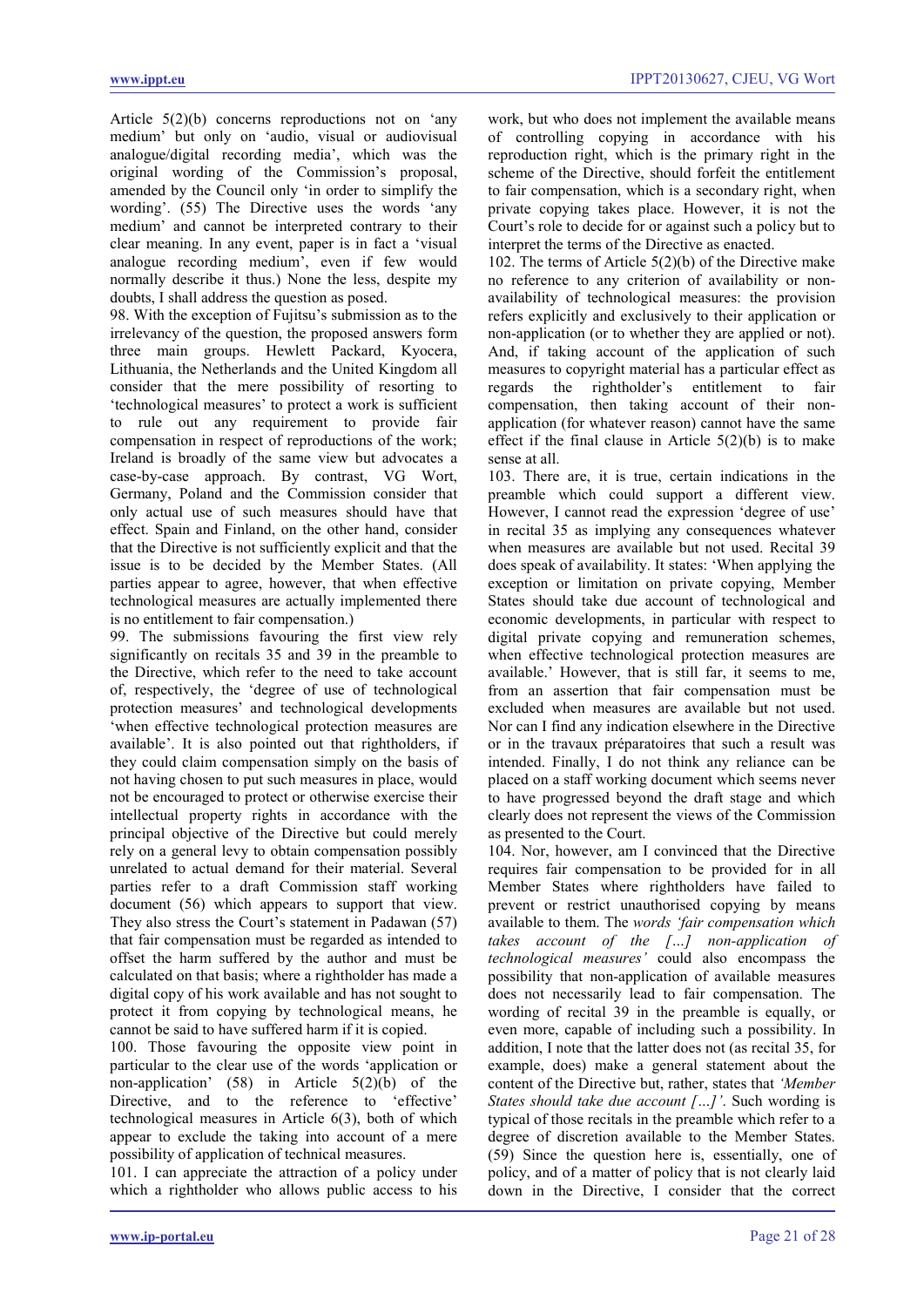interpretation is that Article 5 (2)(b) allows Member States to choose whether and to what extent fair compensation should be provided for where technological measures are available to rightholders but not applied by them.

#### **Question 5: fair compensation in the event of authorisation for copying**

105. Where a Member State has implemented an exception or limitation to the reproduction right, with entitlement (whether compulsory or optional) to fair compensation, does that entitlement apply where rightholders have expressly or implicitly authorised reproduction of their works?

106. Again, this question is relevant to the calculation of the levy by reference to the identification of those entitled to receive fair compensation. It also raises an issue of principle concerning the relationship between, on the one hand, the basic right to authorise or prohibit reproduction, with its concomitant right to negotiate remuneration for copying or seek reparation for infringement, and, on the other hand, the exceptions which may be provided for in national law, with their concomitant entitlement to fair compensation.

107. The Bundesgerichtshof points out that the judgment in Padawan (60) stresses the link between compensation and the harm caused to rightholders by copying their works, but that no harm can be caused to a rightholder by copying his work with his authorisation. However, it inclines to the view that an exception or limitation to the reproduction right pursuant to Article 5(2) or (3) of the Directive deprives the rightholder of his right to authorise or prohibit reproduction pursuant to Article 2, so that any authorisation would be without effect in the scheme of the Directive.

108. Essentially, VG Wort, Germany and Poland agree with the Bundesgerichtshof's provisional view; the Commission takes a similar but somewhat nuanced approach; whereas the suppliers and all the remaining Member States submitting observations consider, essentially, that any rightholder who, in the exercise of his right guaranteed by Article 2 of the Directive, authorises copying of his work (whether explicitly or implicitly, and whether for consideration or not) forfeits any entitlement to fair compensation which might otherwise have been due by virtue of an exception or limitation of his right enacted in conformity with Article 5(2) or (3).

109. The issue of principle can be stated simply. If a rightholder purports to exercise his right to authorise or prohibit reproduction in circumstances covered by a national-law exception to that right, which of the two takes precedence: the reproduction right or the exception?

110. The answer too seems rather simple, at least in principle. When a person enjoys a right conferred by law, but that right is subject to exceptions or limitations also laid down by law, the right cannot be exercised where and to the extent that the exceptions or limitations apply. Any purported exercise of the right will have no legal effects beyond those provided for in whatever rules govern those exceptions or limitations. That is precisely the situation as between the reproduction right which Member States must provide for under Article 2 of the Directive and the exceptions or limitations which they may provide for under Article 5(2) and (3), to the extent that they do provide for the **latter** 

111. For example, if a Member State lays down a simple exception to the reproduction right, with no provision for fair compensation, where photocopies are made in schools and used for teaching purposes (as it is entitled to do under Article 5(2)(c) of the Directive), then rightholders have no say in the matter. They cannot prohibit photocopying, and any authorisation which they may purport to grant is both superfluous and without legal effect. That situation cannot change if, instead, the Member State chooses to enact the same exception but with an entitlement to fair compensation. The only difference is that rightholders will be entitled to that compensation under whatever terms are provided for in national law. Nor can the situation differ in cases (such as those in Article  $5(2)(a)$  and  $(b)$ ) where the Member State has no choice but to provide for fair compensation.

112. Put yet another way, if a Member State provides, in accordance with Article 5(2) or (3) of the Directive, for an exception to the reproduction right provided for pursuant to Article 2, rightholders cannot, in principle, simply reassert that right and override the exception.

113. That must, in my view, be the basic position and at least the starting point for the answer to be given to question 5. It may none the less be appropriate to qualify that position in the light of one or more of the other arguments put forward.

114. First, Fujitsu and Hewlett Packard argue that the Bundesgerichtshof's interpretation interferes with the right to property guaranteed by Article 17 of the Charter of Fundamental Rights, (61) in that it prevents rightholders from granting free licences to copy their works. However, while it does indeed interfere with that right, such interference is in my view clearly permitted by the second sentence of Article 17(1) of the Charter, in so far as it is *'in the public interest and in the cases and under the conditions provided for by law'* and fair compensation is paid.

115. Second, the suppliers and several of the Member States put forward arguments concerning certain statements in Padawan. At paragraph 39 of that judgment, the Court stated that the purpose of fair compensation is to compensate authors for use made of their protected works without their authorisation; at paragraph 40, it confirmed that that fair compensation is linked to the harm resulting for the author from the reproduction for private use of his protected work without his authorisation; and at paragraph 45, that a person who causes harm to the holder of the reproduction right is one who reproduces a protected work without seeking prior authorisation from the rightholder. Consequently, it is argued, fair compensation cannot be due where authorisation has been sought and granted, whether gratuitously or for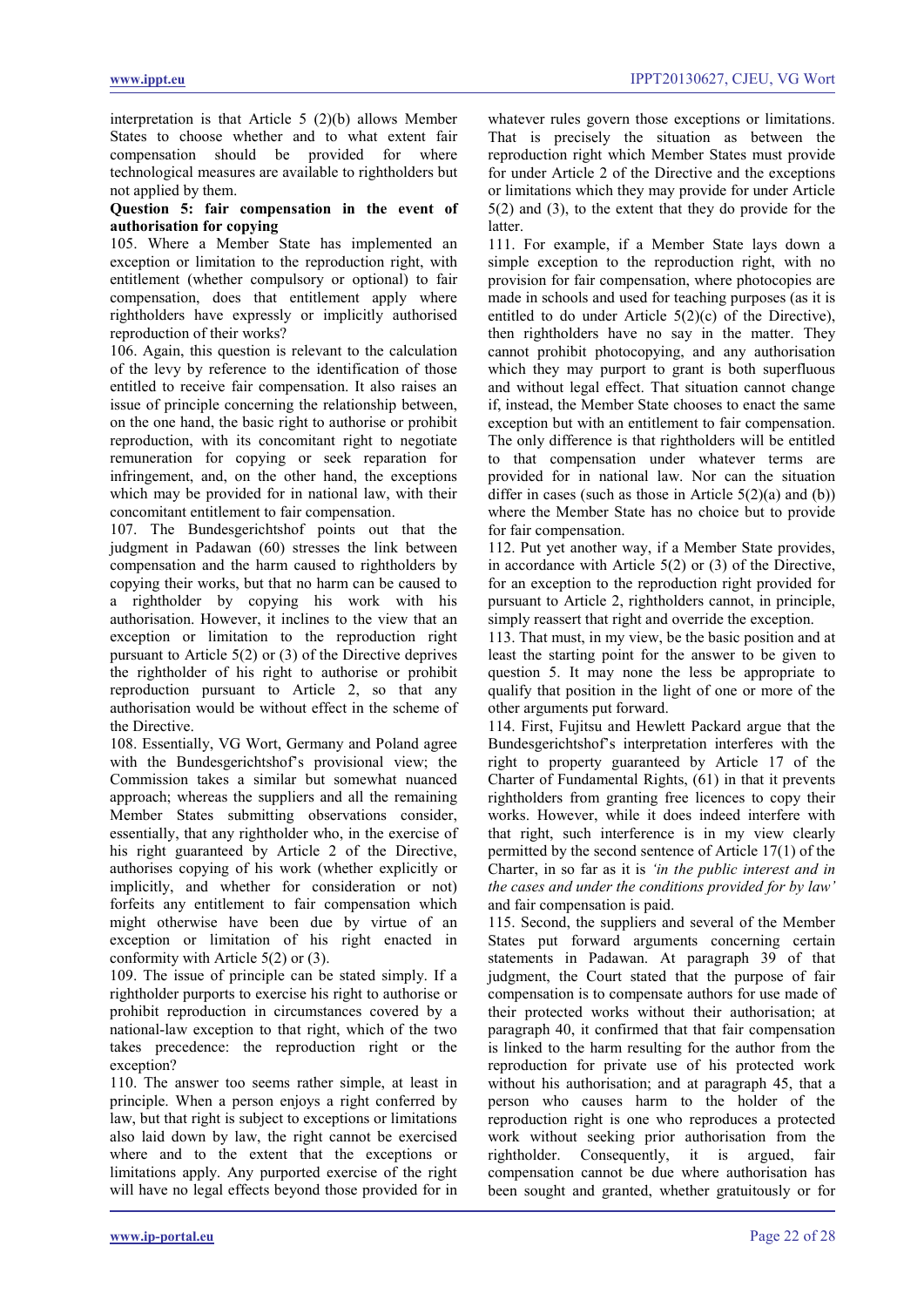consideration. In no such case, therefore, can harm be incurred or should the rightholder be entitled to any (further) compensation, which could not, in any event, be 'fair'.

116. I am not convinced that the passages quoted should necessarily be read in quite the way suggested. In point 2 of the operative part of the judgment, the Court ruled that fair compensation must be calculated on the basis of the criterion of the harm caused to authors of protected works by the introduction of the private copying exception. It is in that light that I read the earlier references to an absence of authorisation. Authorisation cannot be given because the right to grant or refuse it has been withdrawn from the rightholder and it is in respect of that withdrawal that fair compensation is due.

117. Third, however, and more importantly, attention is drawn to several passages in the preamble to the Directive. Recital 30 states: *'The rights referred to in this Directive may be transferred, assigned or subject to the granting of contractual licences, without prejudice to the relevant national legislation on copyright and related rights.'* Speaking of exceptions or limitations, recital 35 contains the sentence: *'In cases where rightholders have already received payment in some other form, for instance as part of a licence fee, no specific or separate payment may be due.' According to recital 44, 'exceptions and limitations may not be applied in a way which … conflicts with the normal exploitation of his work or other subject-matter.'* Recital 45 states: *'The exceptions and limitations referred to in Article 5(2), (3) and (4) should not … prevent the definition of contractual relations designed to ensure fair compensation for the rightholders in so far as permitted by national law.'* With regard to the use of technological measures designed to prevent or restrict copying, recital 51 states: *'Member States should promote voluntary measures taken by rightholders, including the conclusion and implementation of agreements between rightholders and other parties concerned, to accommodate achieving the objectives of certain exceptions or limitations provided for in national law in accordance with this Directive.' And recital 52 adds: 'When implementing an exception or limitation for private copying in accordance with Article 5(2) (b), Member States should likewise promote the use of voluntary measures to accommodate achieving the objectives of such exception or limitation.'*

118. Moreover, Article 5(5) of the Directive specifies that the exceptions or limitations provided for in, in particular, Article 5(2) and (3) are to be applied only *'in certain special cases which do not conflict with a normal exploitation of the work or other subject-matter and do not unreasonably prejudice the legitimate interests of the rightholder'*. (62) And Article 6(4), in relation to technological measures designed to prevent or restrict copying and in the context of exceptions or limitations provided for in accordance with Article 5(2) (a), (c), (d) or (e), or  $(3)(a)$ , (b) or (e), mentions *'voluntary measures taken by rightholders, including*  *agreements between rightholders and other parties concerned'.*

119. In the light of those recitals and provisions, it seems necessary to qualify the basic position to some extent. While I do not consider that recital 30 was meant to refer to exceptions and limitations provided for pursuant to the Directive, the legislature clearly intended there to be some possibility for contractual arrangements to coexist with such exceptions or limitations. However, the limits of that coexistence are not clearly defined, or even broadly indicated. Some discretion must therefore, in my view, be available to the Member States.

120. There must none the less be limits to that discretion, and it seems to me that the Commission's approach is correct, having regard in particular to the basic principle which I have identified as a starting point for the assessment. That approach is, essentially, as follows. Any exceptions or limitations enacted must remain just that. Where they apply and within the limits of their application, rightholders are no longer legally in a position to authorise or prohibit copying by others, or to seek reparation for unauthorised copying. Where no fair compensation is required or provided for, there is nothing further to be said. But where fair compensation is provided for (either because it is required by the Directive or because the Member State has opted to provide for it), it is open to Member States to provide that rightholders may either renounce any claim to fair compensation or make their works<br>available for copying subject to contractual available for copying subject to contractual arrangements (such as an appropriate increase in the basic price) which enable them to receive fair compensation for future copying from those who acquire their works.

121. Clearly, rightholders who opt for either of those courses of action can lay no claim to any payment from funds such as those constituted by the levy in issue in the main proceedings, and the levy must be calculated in such a way as to provide fair compensation only to rightholders who have not opted for them. It must also be the case that whatever contractual arrangements are agreed between rightholders and those acquiring their works must neither restrict the rights which the latter derive from any applicable exception or limitation nor involve payments which exceed 'fair compensation' within the meaning of the Directive.

### **Question 1: relevance of the Directive ratione temporis**

122. It remains to be considered to what extent the interpretation of the Directive falls to be taken into account over the period relevant to the disputes in the main proceedings.

123. According to the case-files, those proceedings concern devices marketed between 1 January 2001 and 31 December 2007.

124. The Directive was not published, and did not enter into force, until 22 June 2001. It is consequently of no relevance to the interpretation of national law with respect to events before that date.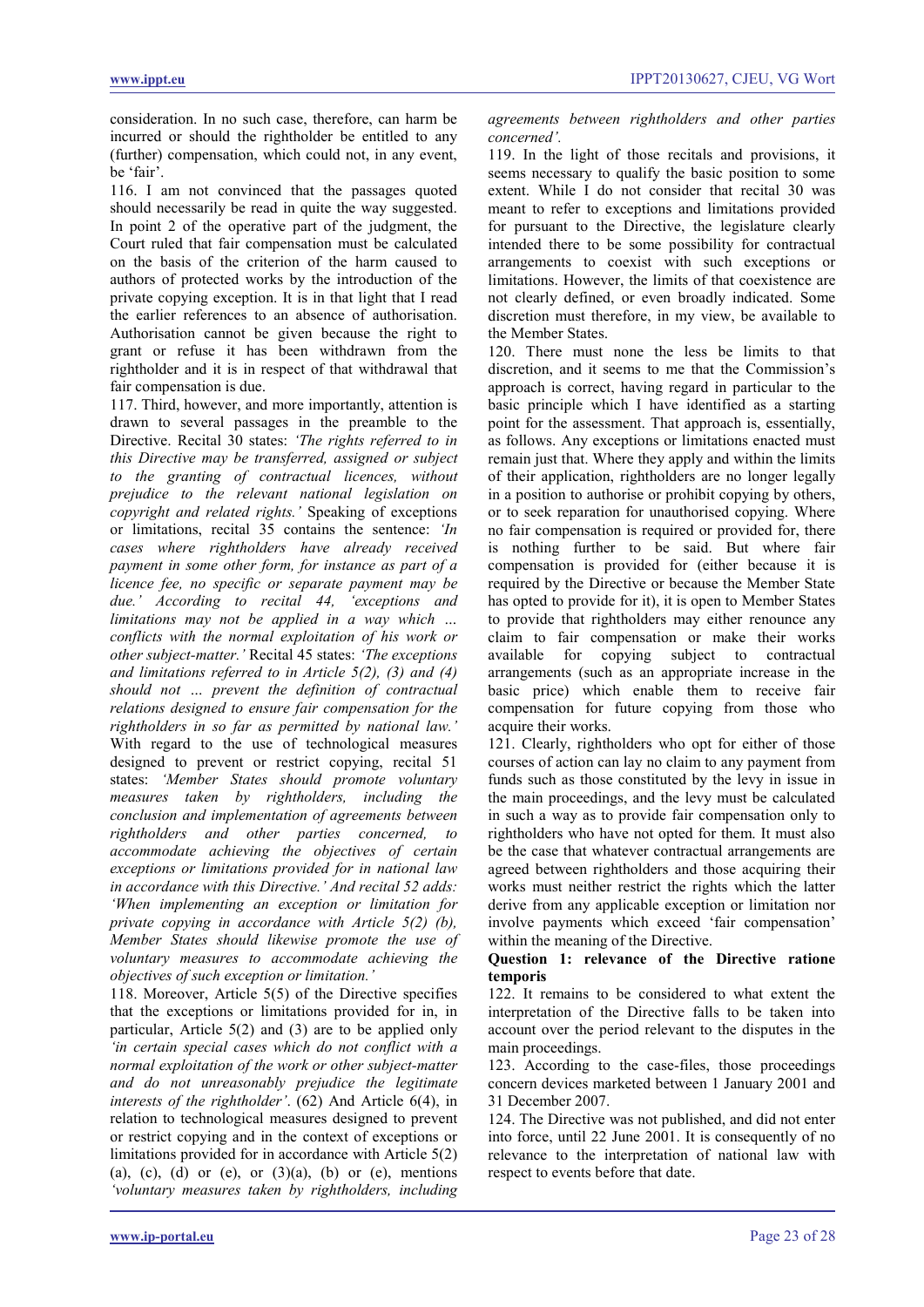125. Member States were required to bring into force the laws, regulations and administrative provisions necessary to comply with the Directive before 22 December 2002. It appears, however, that Germany completed that process only on 13 September 2003. (63)

126. None the less, when it applies domestic law, a national court is bound to interpret that law, so far as possible, in the light of the wording and the purpose of the directive concerned in order to achieve the result sought by the directive and consequently comply with the third paragraph of Article 288 TFEU. (64) But that obligation applies only once the period for the transposition of the directive has expired. (65) Until then, and from the date of entry into force, the only requirement is that national courts must refrain as far as possible from any interpretation which might seriously compromise, after the period for transposition has expired, the attainment of the objective pursued by the directive. (66) Furthermore, not only the national provisions specifically intended to transpose a directive but also, from the date of that directive's entry into force, the pre-existing national provisions capable of ensuring that the national law is consistent with it must be considered to fall within the scope of that directive. (67)

127. Consequently, any relevant provision of national law must be interpreted in conformity with the Directive in respect of all periods subsequent to 22 December 2002. In respect of the period from 22 June 2001 to 22 December 2002, it does not have to be interpreted in that way, provided that its interpretation does not seriously compromise the subsequent attainment of the objective pursued – although there is no general principle or provision of EU law which precludes a national court from interpreting its domestic law in conformity with a directive before the period for its transposition has expired.

128. That means inter alia that, where a Member State has provided for an exception or limitation to the reproduction right in accordance with Article  $5(2)(a)$ and/or (b) of the Directive, it is required to ensure that rightholders receive fair compensation in respect of relevant events after 22 December 2002 but, in principle, not necessarily before.

129. However, under Article 10(2), the Directive applies without prejudice to any acts concluded and rights acquired before that date. That is a specific rule which does appear to preclude interpreting national law in conformity with the Directive if such interpretation would affect 'acts concluded' before 22 December 2002.

130. It is not immediately obvious what 'acts concluded' means when fair compensation is achieved by a levy on sales of devices designed to make reproductions rather than on the making of the reproductions themselves. The vast majority of devices marketed between 22 June 2001 and 22 December 2002 will have been capable of, and used for, making reproductions after the latter date. (68)

131. At the hearing, the Commission referred the Court to the legislative history of the Directive.

132. In both the original and the amended proposals (neither the Economic and Social Committee nor the Parliament having commented on the provisions in question), Article 9 (2) to (4) read:

*'2. This Directive shall apply without prejudice to any acts of exploitation performed before the [deadline for transposing the Directive].*

*3. This Directive shall not affect any contracts concluded or rights acquired before the date of its entry into force.*

*4. Notwithstanding paragraph 3, contracts concerning the exploitation of works and other subject-matter which are in force on the [deadline for transposition] shall be subject to this Directive as from five years after its entry into force if they have not expired before that date.'*

133. It was stated in the explanatory memorandum to the original proposal that:

*'2. Paragraph 2 reflects a general principle, ensuring that the Directive has no retroactive effect and does not apply to acts of exploitation of protected works and other subject-matter which occurred before the date on which the Directive has to be implemented ...*

*3. Paragraphs 3 and 4 [set] out another general principle according to which contracts which have been concluded and rights which have been acquired before the adoption of the Directive could have been known by parties, are not affected by the latter, thereby excluding certain "old contracts" from the scope of application of the Directive.*

*[ ...]'*

134. The formulation finally adopted reflected the Council's common position of 28 September 2000, in which it stated: *'In Article 10, the Council preferred to merge part of paragraph 3 of Article 9 of the Commission's amended proposal with paragraph 2 and to delete the rest of paragraph 3, as well as the whole of paragraph 4, as it was felt that issues relating to the interpretation of contracts should rather be left to national law.'* (69)

135. It thus seems clear that the intention of the legislature in Article 10(2) was that the Directive should not affect acts of exploitation, that is to say, in the present context, of reproduction, carried out before 22 December 2002.

136. It is moreover necessary to have regard to the fact that Germany ensures such compensation by means of a levy on the marketing of devices which are capable of being used for reproduction for several years, to the fact that it operated such a system even before the Directive entered into force and to the Court's case-law precluding interpretation during the period for transposition which might seriously compromise, after the period for transposition has expired, the attainment of the objective pursued. It therefore seems to me that the most logical interpretation is that the Directive must be taken into account, as from the date of its entry into force on 22 June 2001, when interpreting national legislation providing for fair compensation, in such a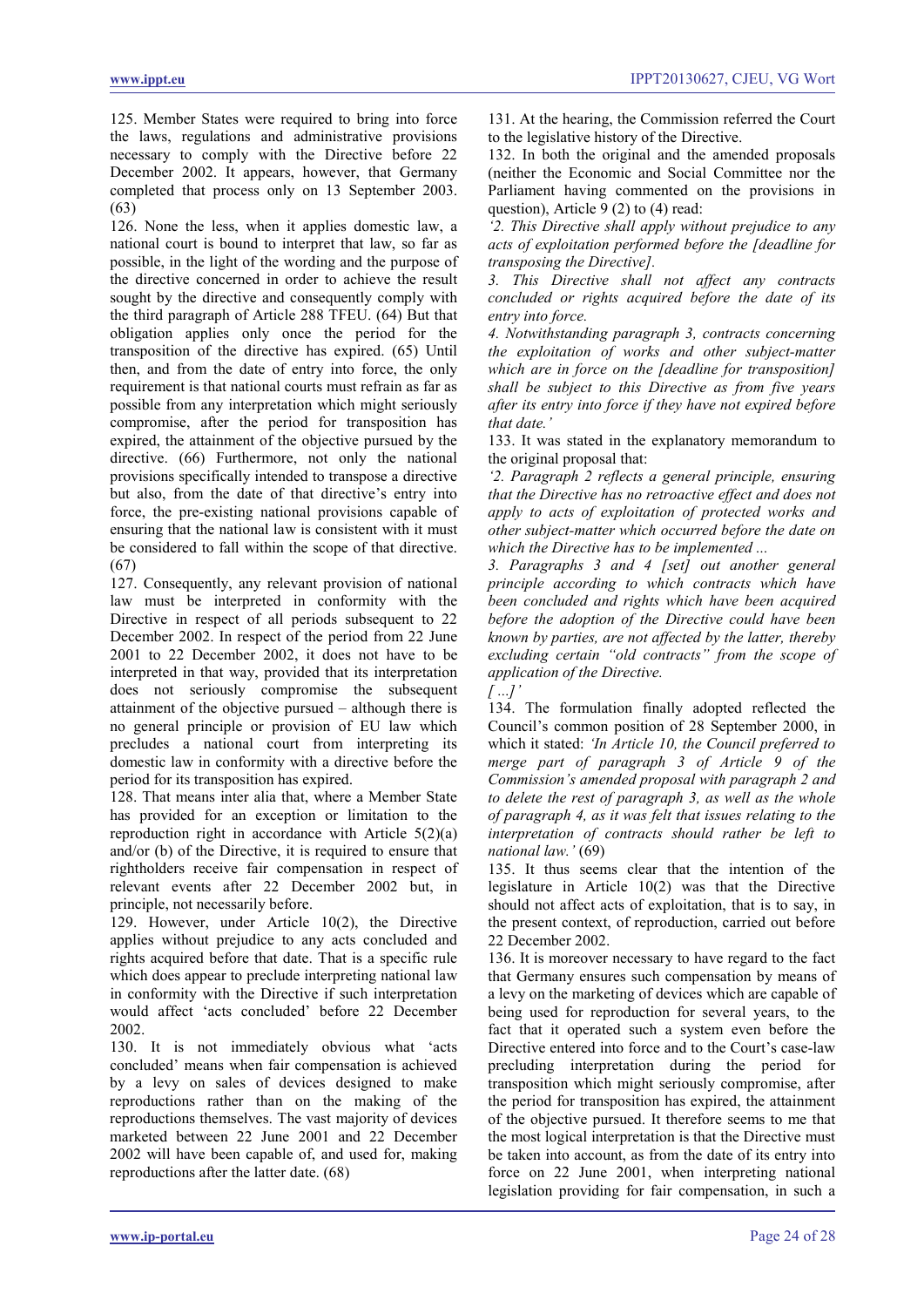way as to ensure that the aim of providing such compensation in respect of acts of reproduction which take place on or after 22 December 2002 is not seriously compromised by the way in which any levy designed to provide fair compensation is charged on sales of devices prior to the latter date; the Directive does not, however, concern acts of reproduction which took place before 22 December 2002.

#### **Conclusion**

137. In the light of all the foregoing considerations, I am of the opinion that the Court should answer the Bundesgerichtshof's questions to the following effect:

– In Article  $5(2)(a)$  of Directive 2001/29/EC of the European Parliament and of the Council of 22 May 2001 on the harmonisation of certain aspects of copyright and related rights in the information society, the words 'reproductions on paper or any similar medium, effected by the use of any kind of photographic technique or by some other process having similar effects' are to be interpreted as referring only to reproductions of analogue originals, of which an image is captured by optical means. They encompass reproduction by processes which involve, as an intermediate stage, the storage of a digital image on a computer or memory device, provided that the process as a whole is carried out by a single person and/or as a single operation.

– Where, pursuant to Article 5(2) or (3) of Directive 2001/29, a Member State has provided for an exception or limitation to the reproduction right provided for in Article 2 of the same directive, and where fair compensation for analogue copying under that exception or limitation is provided for by means of a levy on devices capable of making such copies, a national court wishing to ascertain whether that levy is compatible with the principle of equal treatment in cases where the copies are made using a chain of devices linked together should examine how the levy is calculated with regard to photocopiers and how far that calculation can be transposed to such a chain of devices. It should consider whether the application of the levy to such a chain of devices, or to individual devices within the chain, provides a fair balance of rights and interests between rightholders and users. It should verify in particular that there is no unjustified discrimination not only between importers or distributors of devices (including other devices with comparable functions) but also between purchasers of different types of device, who bear the ultimate burden of the levy.

– Article 5(2)(b) of Directive 2001/29 allows Member States to choose whether and to what extent fair compensation should be provided for where technological measures are available to rightholders but not applied by them.

– Where, pursuant to Article 5(2) or (3) of Directive 2001/29, a Member State has provided for an exception or limitation to the reproduction right provided for in Article 2 of the same directive, it is no longer possible for rightholders concerned to exercise any control over copying of their works by granting or refusing authorisation. When providing for fair compensation in such circumstances, Member States may none the less allow rightholders either to renounce any claim to fair compensation or to make their works available subject to contractual arrangements which enable them to receive fair compensation for future copying. In either of the latter cases, the rightholder's entitlement to fair compensation should be considered to be exhausted, and should not be taken into account when calculating the financing of any general scheme of fair compensation.

– Directive 2001/29 must be taken into account, as from the date of its entry into force on 22 June 2001, when interpreting national legislation providing for fair compensation, in such a way as to ensure that the aim of providing such compensation in respect of acts of reproduction which take place on or after 22 December 2002 is not seriously compromised by the way in which any levy designed to provide fair compensation is charged on sales of devices prior to the latter date. The Directive does not, however, concern acts of reproduction which took place before 22 December 2002.

1 – Original language: English.

2 – Directive 2001/29/EC of the European Parliament and of the Council of 22 May 2001 on the harmonisation of certain aspects of copyright and related rights in the information society (OJ 2001 L 167, p. 10) ('the Directive').

4 – Article 5(2) concerns exceptions and limitations only to the reproduction right under Article 2. Article 5(3) concerns also exceptions and limitations to the right of communication or making available under Article 3, which is not specifically in issue in the main proceedings. With the exception of Article 5(2)(a), all the limitations or exceptions permissible under Article 5(2) or (3) (there are 20 in all) are defined according to the purpose for which the reproduction is made; in several cases, the identity of the person making it is a criterion (for example, natural persons, public libraries, educational establishments or museums, broadcasting organisations or the press); in only two cases apart from Article  $5(2)(a)$  is reference made to any technical criteria (ephemeral recordings in Article 5(2)(d) and communication by dedicated terminals in Article 5(3)(n)).

5 – Article 5(2)(e) concerns 'reproductions of broadcasts made by social institutions pursuing noncommercial purposes, such as hospitals or prisons'.

 $6 -$  Article 5(1), which is not in issue here, requires exemption from the reproduction right in respect of certain temporary reproductions which are an integral and essential part of a technological process and which have no independent economic significance. However, no compensation is envisaged in such cases.

7 – Berne Convention for the Protection of Literary and Artistic Works (1886), completed at Paris (1896),

<sup>3 –</sup> In this Opinion, I shall use the terms 'copy(ing)' and 'reproduction' as essentially interchangeable.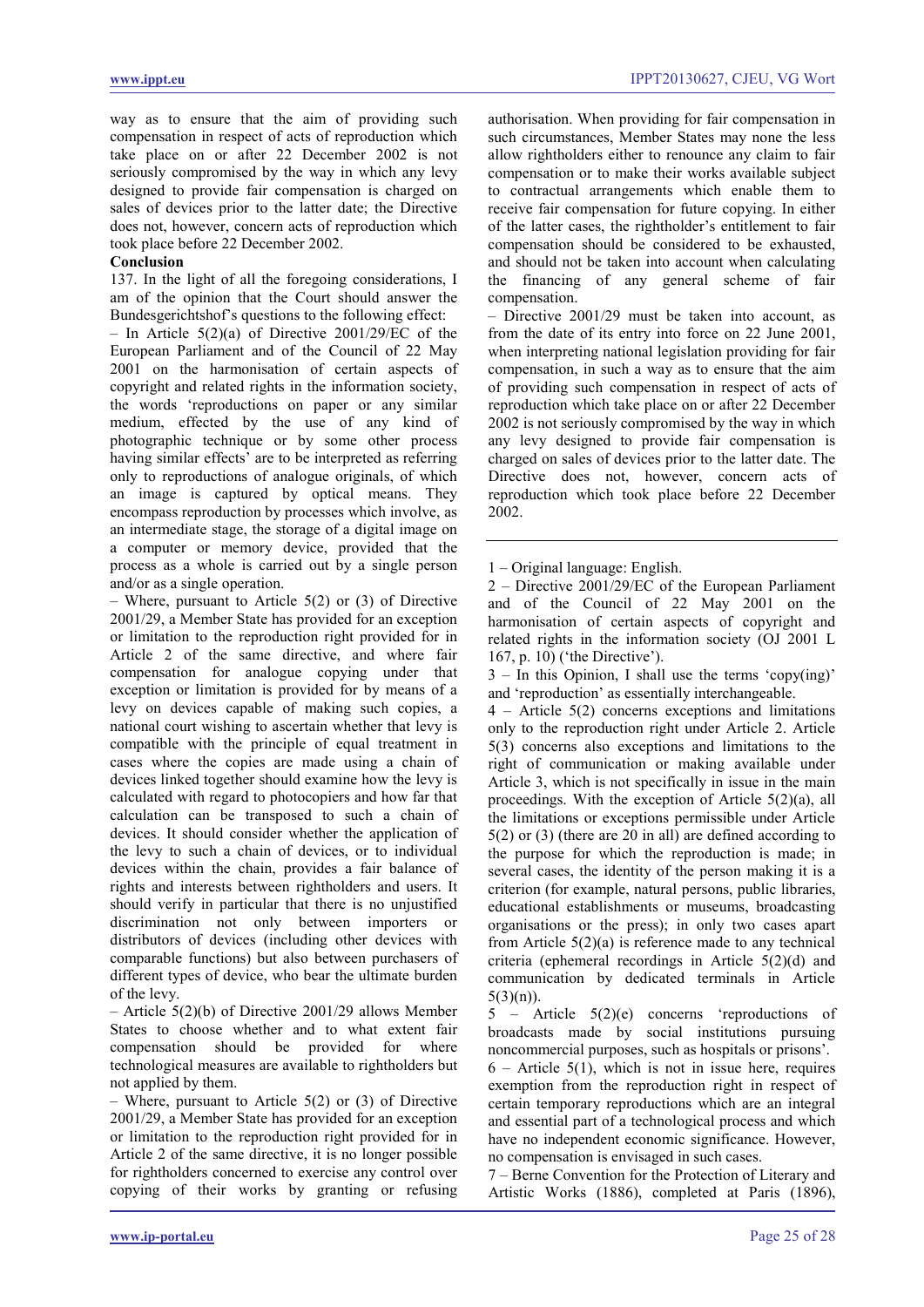revised at Berlin (1908), completed at Berne (1914), revised at Rome (1928), at Brussels (1948), at Stockholm (1967) and at Paris (1971), and amended in 1979 (Berne Union). All the Member States are parties to the Berne Convention.

8 – Agreement on Trade-Related Aspects of Intellectual Property Rights, Annex 1C to the Agreement establishing the World Trade Organisation (WTO) signed at Marrakech on 15 April 1994 and approved by Council Decision 94/800/EC of 22 December 1994 concerning the conclusion on behalf of the European Community, as regards matters within its competence, of the agreements reached in the Uruguay Round multilateral negotiations (1986-1994) (OJ 1994 L 336, p. 1).

9 – WIPO Copyright Treaty (WCT), Geneva (1996) (OJ 2000 L 89, p. 8). It entered into force with respect to both the EU and all its Member States, all being parties to the WCT, on 14 March 2010 (OJ 2010 L 32, p. 1).

10 – United States – Section 110(5) of the US Copyright Act, WT/DS160/R, 15 June 2000, point 6.97 et seq.

11 – Case C-467/08 [2010] ECR I-10055 ('Padawan'), especially at paragraphs 38 to 50; see also Case C-462/09 Stichting de Thuiskopie [2011] ECR I-0000, paragraphs 18 to 29.

12 – CD-Rs, CD-RWs, DVD-Rs and MP3 players. Although such media may be used to store digital copies of text or graphic documents, they are more commonly used to make reproductions of audio or audiovisual material such as music or films.

13 – See the Opinion of Advocate General Trstenjak, point 32. That position is maintained by the Commission, and a similar view is advocated by Kyocera, in the present proceedings (see point 92 below). In Stichting de Thuiskopie (cited in footnote 11), however, the Court did stress the obligation to achieve a certain result (see paragraphs 34 and 39 of that judgment).

14 – Paragraphs 40 and 45 of the judgment; see also paragraphs 24 and 26 of Stichting de Thuiskopie, cited in footnote 11.

15 – Paragraph 52 of the judgment.

16 – Paragraphs 46, 55 and 56 of the judgment.

17 – Paragraph 59 of the judgment.

18 – Gesetz über Urheberrecht und verwandte Schutzrechte (Law on copyright and related rights) of 9 September 1965, in the version applicable prior to 1 January 2008 ('the UrhG'). According to the German Government, the UrhG was brought fully into line with the Directive, with effect from 13 September 2003, by the Gesetz zur Regelung des Urheberrechts in der Informationsgesellschaft (Law regulating copyright in the information society). In so far as is relevant to the provisions cited by the Bundesgerichtshof, that law appears to have amended Paragraph 53(1) to (3) of the UrhG.

19 – See point 48 et seq. below.

20 – The term 'angemessene Vergütung' is used in recital 10 in the preamble to the Directive, where it is rendered in English as 'appropriate reward' and in French as 'rémunération appropriée'. Recital 10 seems to refer to normal copyright exploitation, rather than to the exceptions in Article 5(2) and (3). The German for 'fair compensation' ('compensation équitable') in the Directive is 'gerechte Ausgleich'. To complicate matters further, 'angemessene Vergütung' is used in the German version of Articles 11bis(2) and 13(1) of the Berne Convention (cited in footnote 7 above) for what is rendered in English and French respectively as 'equitable remuneration' and 'rémunération équitable'; it is also used as equivalent to those terms in certain other EU directives in the field of intellectual property.

21 – KYOCERA Document Solutions Deutschland GmbH, Epson Deutschland GmbH and Xerox GmbH (Case C-457/11) and Canon Deutschland GmbH (Case C-458/11) (together, 'Kyocera'); Fujitsu Technology Solutions GmbH ('Fujitsu') (Case C-459/11); and Hewlett Packard GmbH ('Hewlett Packard') (Case C-460/11).

22 – A plotter is a type of printer; see further point 54 below.

23 – The five questions referred in Cases C-457/11 and C-458/11 are identical and concern printers in questions 2 and 3; the same questions are referred in Case C-459/11, except that questions 2 and 3 concern personal computers rather than printers; in Case C-460/11, only the first three questions are referred, with reference to printers.

24 – 'angemessene Vergütung' – see footnote 20 above.

25 – See, for example, Padawan and Stichting de Thuiskopie, cited in footnote 11 above.

26 – See also Padawan, paragraphs 35 and 36.

27 – See, for example, recitals 5 to 7, 39, 44 and 47 in the preamble.

28 – See, for example, recitals 4 and 21 in the preamble.

29 – See, for example, Case C-298/00 P Italy v Commission [2004] ECR I-4087, paragraph 97.

30 – Of 22 December 1998 (OJ 1999 C 73, p. 1).

31 – See also, for example, Joined Cases C-154/04 and C-155/04 Alliance for Natural Health and Others [2005] ECR I-6451, paragraph 92, and Case C-344/04 IATA and ELFAA [2006] ECR I-403, paragraph 76.

32 – See footnote 20 above.

33 – In that regard, reference may be made to Article 17 of the Charter of Fundamental Rights of the European Union, which protects the right, inter alia, to use and dispose of lawfully acquired property, including intellectual property, and states that no one may be deprived of it, 'except in the public interest and in the cases and under the conditions provided for by law, subject to fair compensation being paid in good time for [its] loss'; see also Article 1 of the First Protocol to the European Convention on Human Rights.

34 – Recital 32 in the preamble states that the list is exhaustive and 'takes due account of the different legal traditions in Member States'; in other words, it seems to be in effect a compilation of pre-existing exceptions